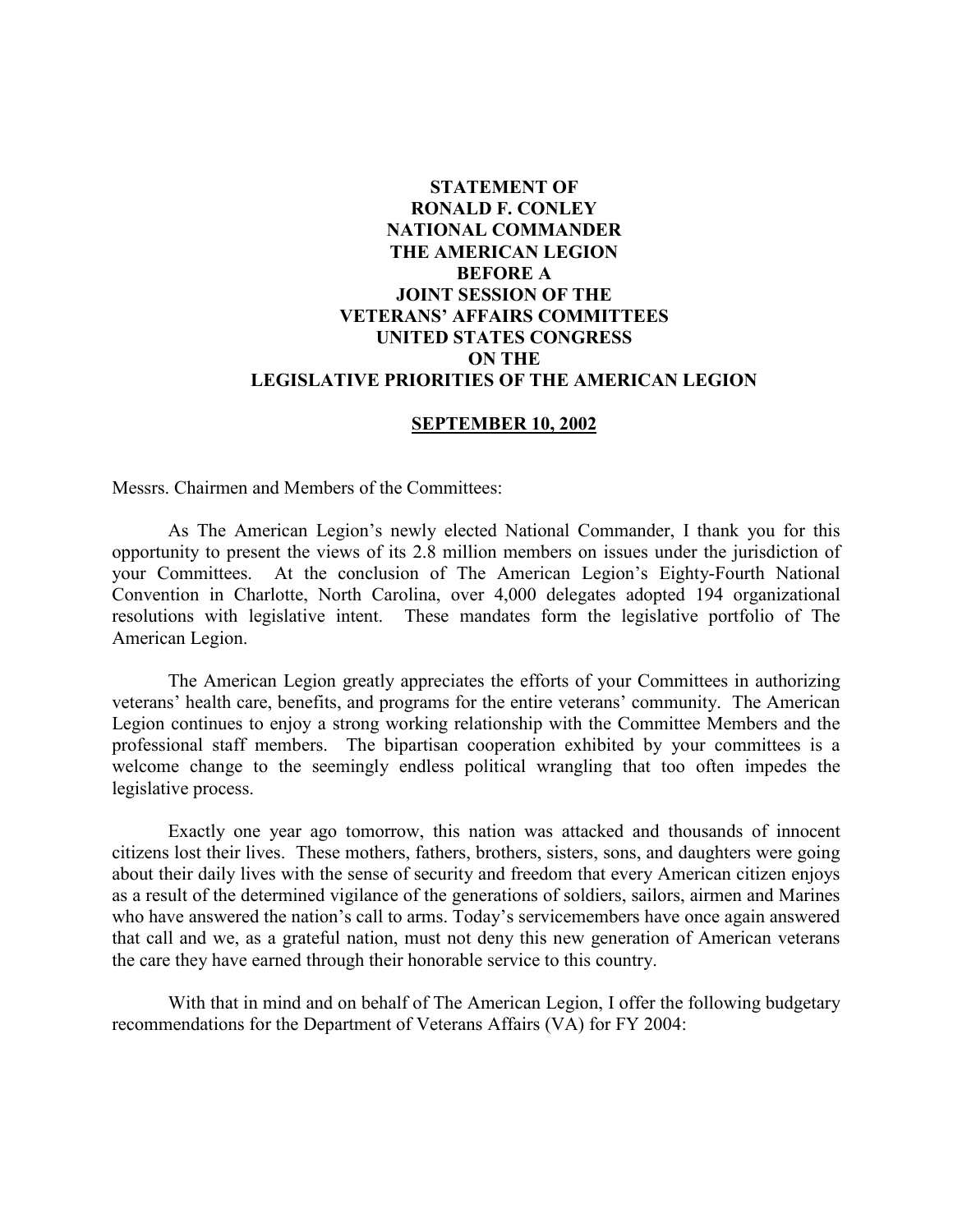# **BUDGET PROPOSALS FOR SELECTED DISCRETIONARY PROGRAMS FOR DEPARTMENT OF VETERANS AFFAIRS FOR FISCAL YEAR 2004**

| Program                | FY 2002        | Legion's FY 2003<br><b>Request</b> | Legion's FY 2004<br><b>Request</b> |
|------------------------|----------------|------------------------------------|------------------------------------|
|                        |                |                                    |                                    |
| <b>Medical Care</b>    | \$21.3 billion | \$23.1 billion                     | \$24.5 billion                     |
|                        |                |                                    |                                    |
| Medical and            | \$371 million  | \$420 million                      | \$445 million                      |
| Prosthetics            |                |                                    |                                    |
| Research               |                |                                    |                                    |
|                        |                |                                    |                                    |
| Construction           |                |                                    |                                    |
| Major                  | \$183 million  | \$310 million                      | \$320 million                      |
|                        |                |                                    |                                    |
| Minor                  | \$211 million  | \$219 million                      | \$240 million                      |
|                        |                |                                    |                                    |
| <b>State Extended</b>  | \$100 million  | \$110 million                      | \$115 million                      |
| <b>Care Facilities</b> |                |                                    |                                    |
|                        |                |                                    |                                    |
| State Veterans'        | \$25 million   | \$30 million                       | \$37 million                       |
| Cemeteries             |                |                                    |                                    |
|                        |                |                                    |                                    |
| <b>NCA</b>             | \$121 million  | \$140 million                      | \$150 million                      |
|                        |                |                                    |                                    |
| General                | \$1.2 billion  | \$1.3 billion                      | \$1.3 billion                      |
| Administration         |                |                                    |                                    |

# **VETERANS HEALTH ADMINISTRATION**

## MEDICAL CARE

The American Legion recognizes the Veterans Health Administration (VHA) as a national resource. Over the years, Congress has invested a great deal to establish an integrated health care delivery network to care for America's veterans. VHA's mission is to serve the health care needs of the nation's veterans. Today, there are nearly 24.5 million veterans. As more choose to use VA as their primary health care provider (over 7 million veterans enrolled or waiting to enroll), the strain on the system continues to grow.

The American Legion fully supported the enactment of Public Law (P.L.) 104-262 that authorized eligibility reform and opened enrollment in the VA health care system within existing appropriations. Many veterans who, until this time, were ineligible for VA health care were now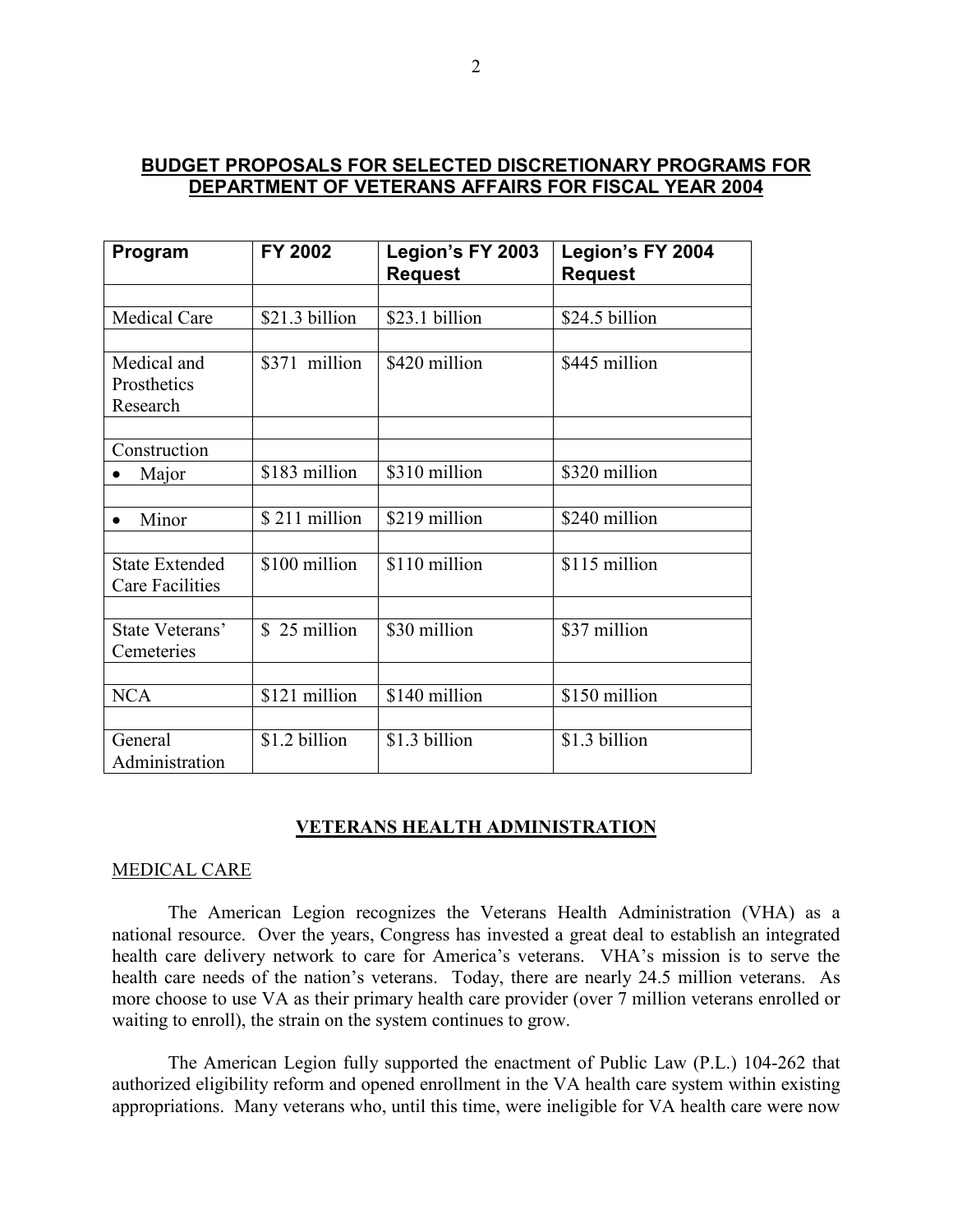able to enroll. Veterans recognize that VHA provides affordable, quality care that they cannot receive anywhere else. Several other reasons influencing veterans to seek health care from VA are:

- VA's holistic approach to health care,
- VA's full continuum of care to include specialized services,
- VA's medical and prosthetics research,
- VA's affiliation with over 100 medical schools,
- VA's renown patient safety record,
- VA's numerous health care facilities, and
- Camaraderie.

FY 2002 saw the astronomical growth of Priority Group 7 veterans seeking health care at their local VA medical facility. This unprecedented increase in enrollees into the VA health care system has resulted in over 300,000 veterans being placed on waiting lists regardless of their assigned Priority Group. The simple fact is VHA simply does not have the funding needed to treat all veterans seeking care from VA. In fact, many of the Veterans Integrated Services Networks (VISNs) have been operating in the red. Further, many of these veterans on waiting lists are seeking health care for service-connected conditions. Even if the veteran is rated service connected at 100 percent, VHA cannot "squeeze" them in to take care of them. The American Legion finds this inexcusable.

VHA operates under a constant threat of financial uncertainty. A recent decision by the Administration prohibited VA from receiving \$275 million of the FY 2002 budget supplemental. These funds are desperately needed. Over the last several years, VHA has struggled to provide quality care while staying within budget constraints. FY 2002 has been somewhat of a roller coaster ride in terms of funding. The American Legion would like to see the ride end with adequate funding for FY 2004 for the health care needs of VA's core mission, Priority Groups 1- 6 veterans, and for its myriad programs.

Another casualty of inadequate funding that continues to challenge VHA is the critical shortage of health care professionals available to treat veterans. At the top of this list are specialty doctors, psychologists, nurses and nursing personnel. The crisis of the nursing shortage is so acute that the National Commission on VA Nursing was chartered this year to address the ongoing recruitment and retention issues. The American Legion supports active recruitment of nurses into the VA health care system.

#### Third-Party Reimbursement

In order for more veterans to access VA health care, additional revenue streams must be generated to supplement (not offset) annual discretionary appropriations. Annual discretionary appropriations for medical care are primarily designed to provide funding for the care of veterans assigned to Priority Groups 1-6, medical and support personnel, research, medical affiliations, its infrastructure and capital assets. The annual discretionary appropriations are distributed throughout the system via the Veterans Equitable Resource Allocation (VERA) formula which takes into account numerous factors; however, the number of enrolled Priority Group 7 veterans or Medicare-eligible veterans is not considered in that formula.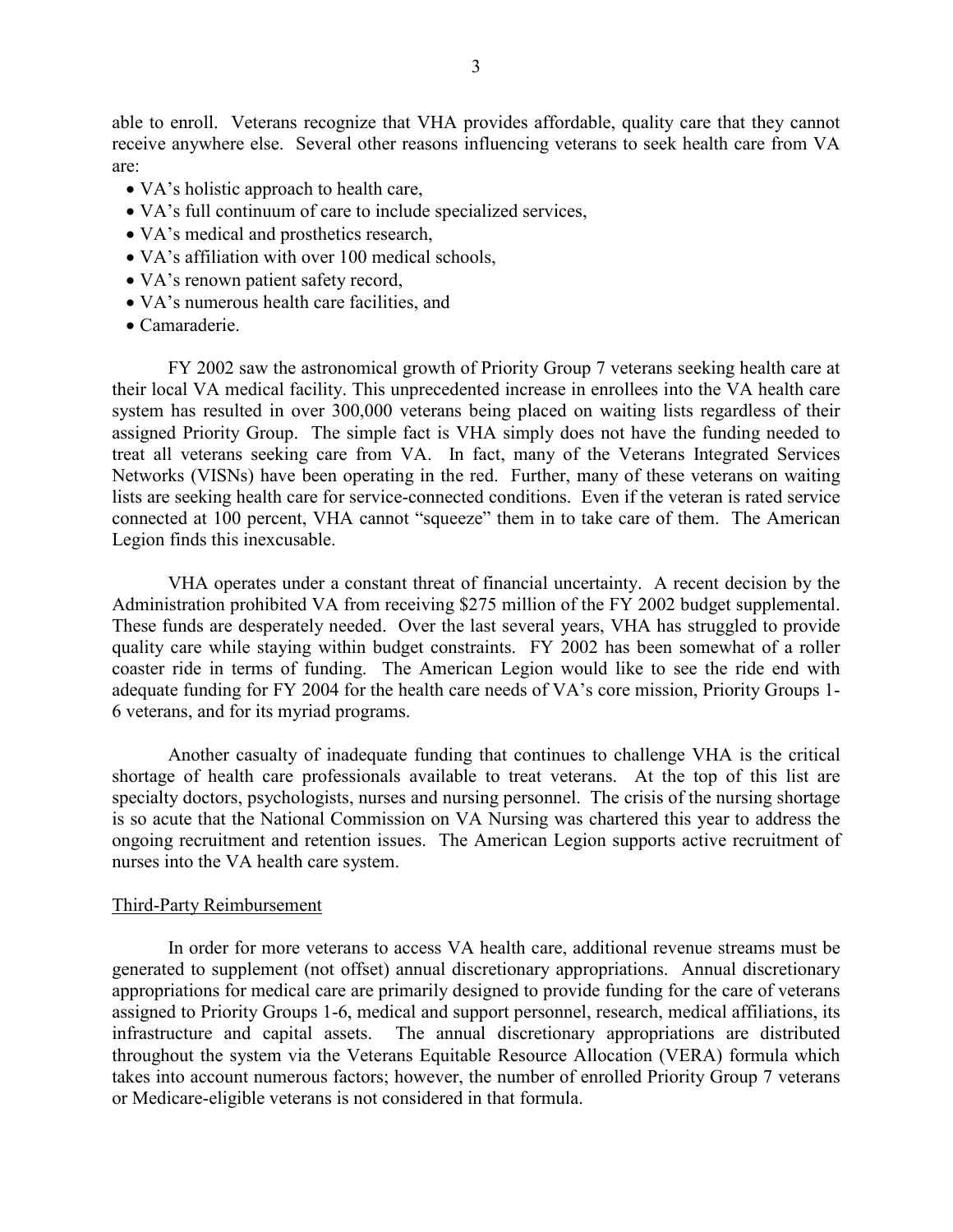Currently, VA is authorized to bill, collect, retain and reinvest all copayments, deductibles, and third-party reimbursements. While this provides VA with much needed additional resources, these funds are unjustly scored as an offset to annual discretionary appropriations. This offset is detrimental to the overall VHA budget because the amounts actually collected consistently fall short of budgetary projections. When VA does not meet its projected collection goals, the health care system experiences a budgetary shortfall, which results in limited health care services and timeliness of access for veterans seeking care. Third-party reimbursements primarily come from private health insurance providers. Unfortunately, under current law, VA is prohibited by Federal statute from billing the country's largest Federally mandated, pre-paid health insurance provider – Medicare.

A large number of veterans seeking health care services in VA are Medicare-eligible and list Medicare as their health insurance provider. Others list health maintenance organizations (HMO) that traditionally refuse to reimburse VA for treatment of their health care beneficiaries. Others list preferred providers organizations (PPO) however, VA is not listed as a preferred provider – therefore, cannot be reimbursed for care. Finally, many veterans list no private health care coverage at all.

The American Legion strongly advocates Congress authorize VA to bill, collect, and retain third-party reimbursements from the Centers for Medicare and Medicaid Services (CMS) for treatment of Medicare-allowable, nonservice-connected medical conditions of Medicareeligible veterans. Since Medicare is a Federally mandated, pre-paid health insurance program, The American Legion believes Medicare-eligible veterans should be allowed to choose their health care provider. If VA is a Medicare-eligible veteran's health care provider of choice, then VA should be reimbursed for providing quality health care services.

# **The American Legion recommends \$ 24.5 billion for medical care in Fiscal Year 2004.**

## VA/DOD SHARING

Access to both VA's and DoD's integrated health care system is an earned benefit based on military service. Although there are many dual-eligible veterans, VA's and DoD's integrated health care system have unique missions with some degree of overlap. For this reason, The American Legion strongly supports maintaining each independent integrated health care system, while seeking opportunities for joint ventures, resource sharing opportunities, and other areas of cooperation.

The primary mission of DoD's health care system is to ensure the health of the active duty troops in order to maintain military readiness. VA's primary mission is providing quality health care for America's veterans, especially those with service-connected disabilities. DoD's patient population includes a significant number of spouses and children. VA's patient population includes a very limited number of spouses and children. VA offers an array of specialized services, such as blind rehabilitation, long-term care, spinal cord injury, brain injury and others. DoD offers few specialized services. Therefore, it would be unwise to ask any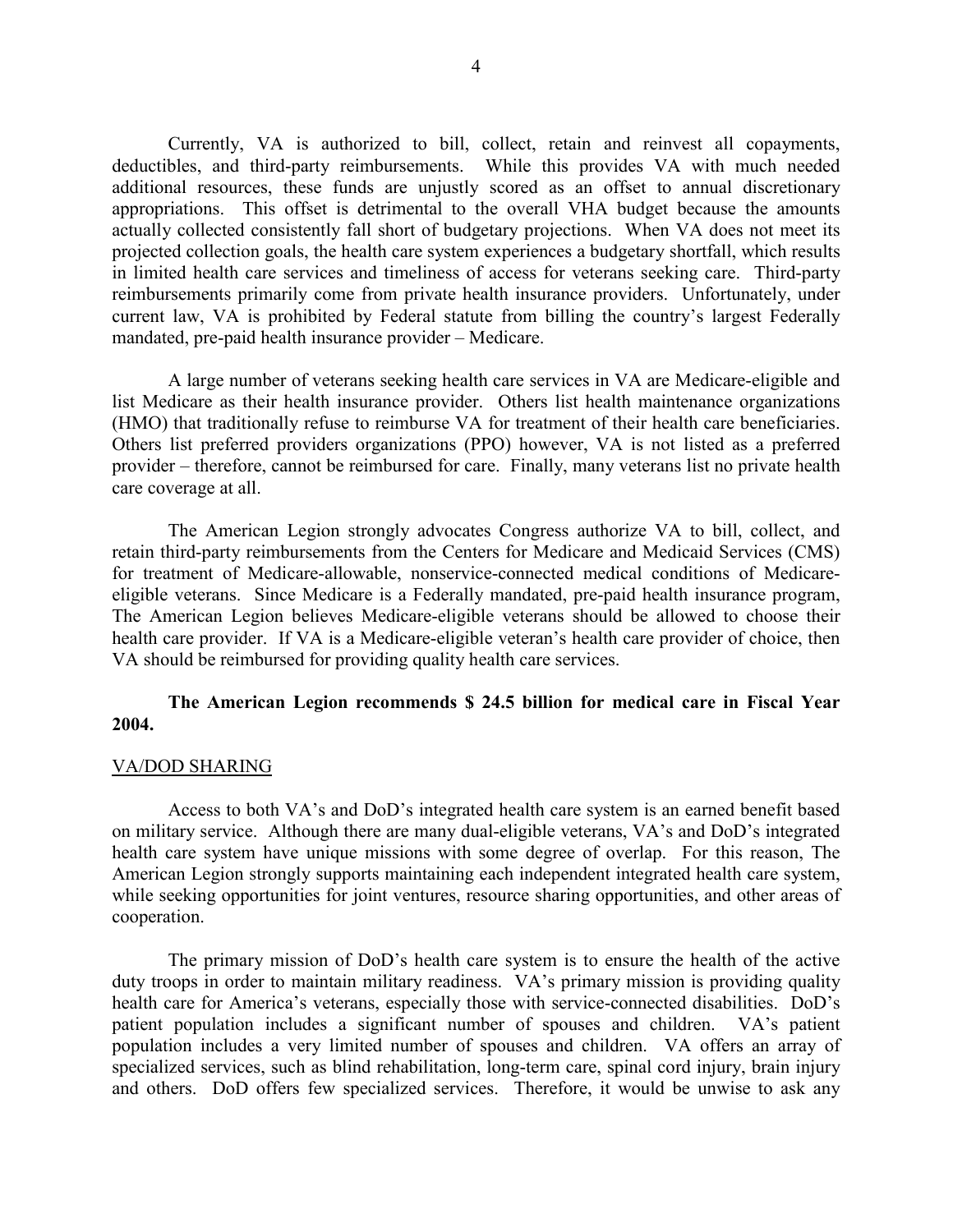military retiree to choose between enrollment in one integrated health care system or the other. However, the distinct diversities that exist between VA and DoD also offer ample health care sharing opportunities.

With the advent of the first joint venture and the emergence of VA and DoD medical sharing agreements, The American Legion established its own Special Task Force on Veterans' Medical Care to review the effectiveness of these cooperative efforts. The Task Force's initial report stated that the sharing agreements, "represented positive adjuncts to efforts to meet the mission of medical centers. They enhance the availability and variety of services provided to veterans, and they can provide avenues to increase joint education and research endeavors." The American Legion recognizes the current benefits from these sharing agreements and the potential gains from additional efforts. Sharing agreements augment services and build on the respective strengths of the participants.

Currently, VA and DoD sharing occurs among 165 VA Medical Centers (VAMC) with most military medical treatment facilities and 156 Reserve units around the country. VA and the military have agreed to share 6,602 services covering a broad range of hospital related activities. However, this represents a decrease of over 1000 services shared in the year 2000. One of the problems cited is DoD's TRICARE managed care contract structure that fails to promote the use of government agency resource sharing. Both VA and DoD are exploring ways to improve and increase coordination of service delivery in many areas such as long-term care, pharmacy, chiropractic services, and joint ventures.

Currently, there are seven joint venture sites where VA and DoD are co-located on the same campus:

- VA New Mexico Health Care System (HCS) & Kirkland AFB (Albuquerque, NM)
- El Paso VAHCS & William Beaumont Army Medical Center (El Paso, TX)
- VA Key West & Navy (Key West, FL)
- VANCHCS & Travis/Mather AFB (Fairfield, CA)
- Tripler Army Medical Center & VAMROC Honolulu (Honolulu, HI)
- Nellis AFB & Southern Nevada VAHCS (Las Vegas, NV)
- Elmendorf AFB & VAMROC Anchorage (Anchorage, AK)

Now that the hospital at Elmendorf AFB has opened, all of the planned joint ventures are operational. Although leadership at both VA and DoD appear to be motivated to institute new joint ventures, no other new joint venture initiatives have emerged in the past several years, even though demand for services continues to increase. Now would seem an opportune time for DoD to co-locate TRICARE providers at VHA facilities or have VHA primary care clinics located on more military installations.

## Existing Barriers

Both VHA and DoD have explored joint ventures with measured success. Clearly, there are barriers – some are tangible, but most appear more philosophical or cultural. Strong management at the local level can readily identify tangible barriers and offer creative solutions, but overcoming philosophical or cultural barriers will require focused leadership. Faced with the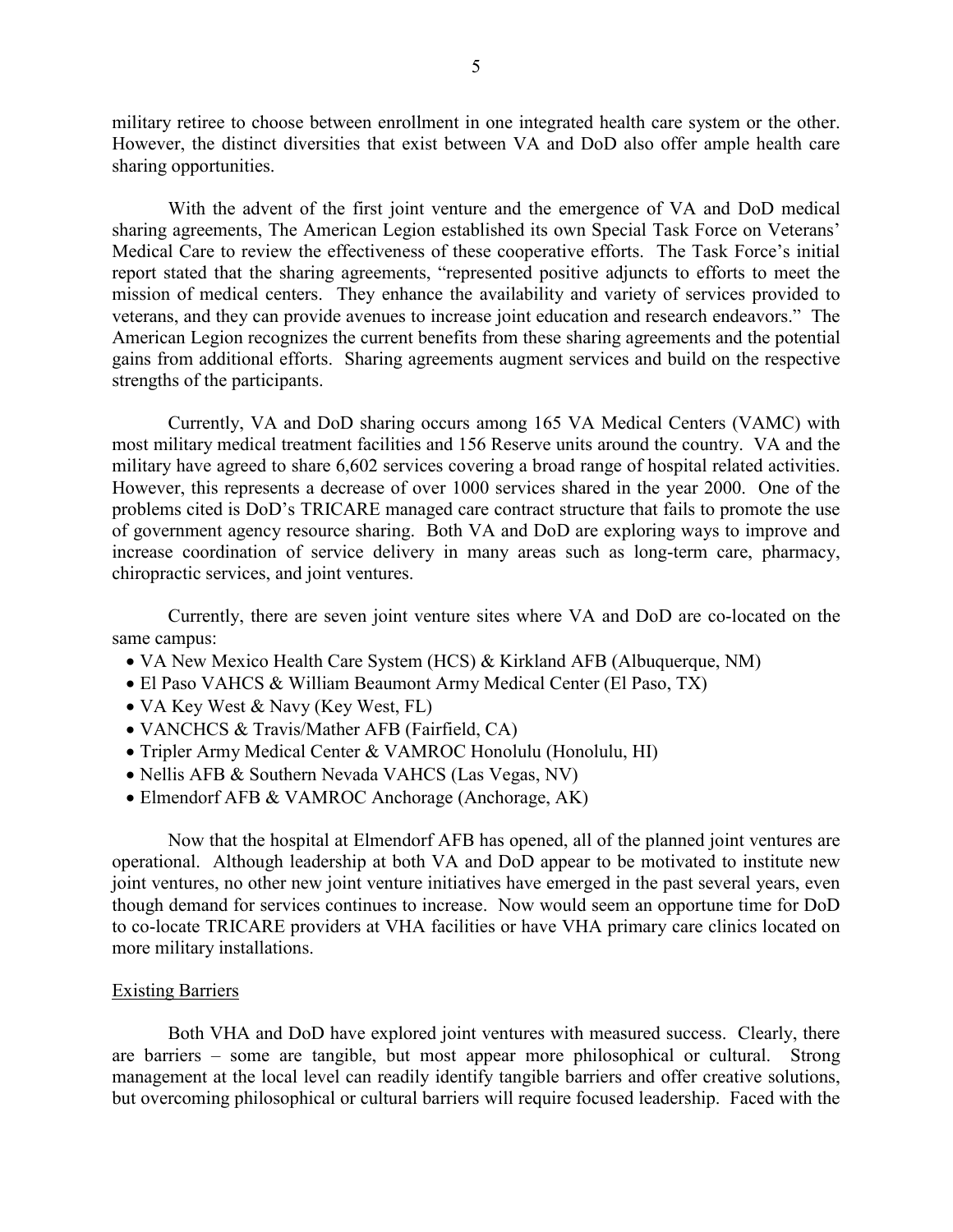prospects of yet another round of the base realignment and closure (BRAC) recommendations, DoD stands to lose additional military health facilities from its inventory. Since the first BRAC, DoD has lost over 50 percent of its military hospitals. VA is currently undergoing its own version of BRAC, the Capital Asset Realignment for Enhanced Services (CARES). Both VA and DoD would be well advised to seek opportunities to promote joint ventures. Neither program seems to give serious consideration to the adverse impact on veterans' health care.

Another common physical barrier between VA and DoD is the information technology communication gap. The information technology disconnect between Departments severely restricts the seamless transmission of critical information. Current technology exists to establish and maintain electronic medical records capable of storing all data collected in a Federal health care facility. This would help expedite VA's claim and adjudication process by making military medical records immediately available to provide documentation of service-connected injuries or medical conditions.

Another information technology function commonly found throughout the health care industry is the billing and collection of third-party reimbursements. Yet, this fundamental process between VA and DoD, especially its for-profit health care contractors – TRICARE – is extremely problematic. Electronic billing and collection are routine transactions between health care provider and health insurance payers. VA's ability to properly bill and collect from thirdparty insurers continues to lag behind the Federal discretionary budgetary expectations. This revenue shortfall adversely impacts VA's health care delivery capabilities and limits the cooperative opportunities for TRICARE's subcontracting options as well.

Annual VA medical care discretionary appropriations are offset by the projected collections from third-party insurers, yet no funding credit is awarded for the treatment of enrolled Priority Group 7, Medicare-eligible veterans treated for nonservice-connected conditions. In a joint venture facility, under the new TRICARE for Life provision, this creates internal billing problems for Medicare-eligible military retirees referred to VA by TRICARE providers. Under the conditions of TRICARE for Life, the enrolled Medicare-eligible patient must purchase the Part B supplemental coverage. TRICARE subcontractor must bill Medicare, then the Medigap insurer, and finally DoD for any remaining charges. If VA is a subcontractor for TRICARE and cannot bill Medicare; DoD has a disincentive to send Medicare-eligible patients to VA facilities because of the additional cost to DoD.

Most successful sharing agreements between VA and DoD have been reached at the local level due to budgetary necessity. Quality communication and coordinated strategic planning have ensured the success of these ventures. Maximum utilization of available federal resources should be an element in annual individual performance evaluations. Positive reinforcement should be awarded for stellar performance. Again, with the real prospect of another BRAC coupled with impending CARES recommendations, both Departments should seek sharing agreements to maximize available health services for their patient populations. American Legion representatives have visited several joint venture campuses and found that each joint venture has its own strengths and weaknesses, but their ultimate goal is the same – delivery of quality health care to its beneficiaries.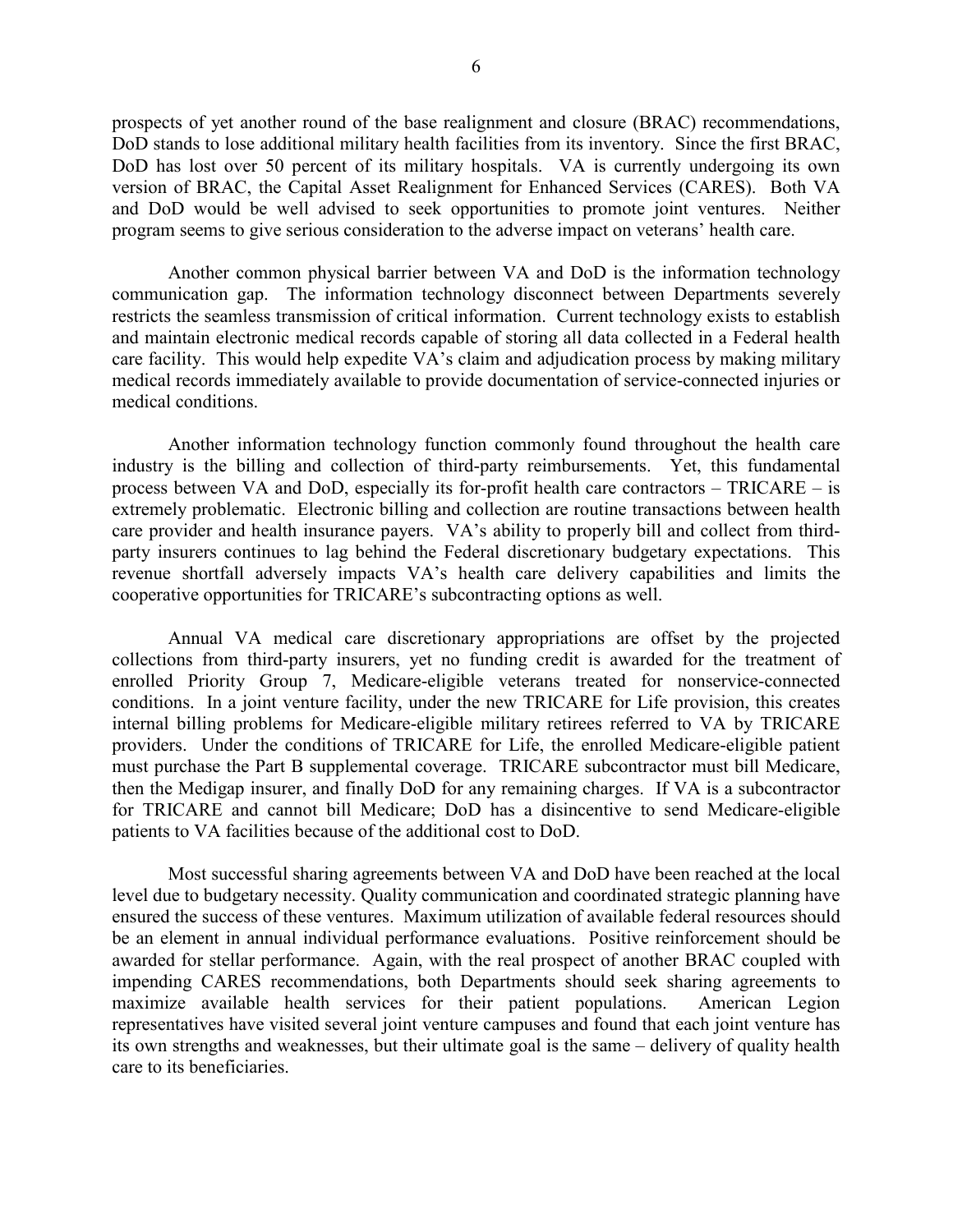### Cooperation

A commonly identified opportunity for closer VA and DoD cooperation is joint purchasing ventures for pharmaceuticals, medical supplies, and equipment. Combining purchases would enhance the buying power of scarce Federal discretionary dollars. Joint partnerships for contracting of pharmaceuticals have met with very agreeable results. VA and DoD have 55 national contracts and three Blanket Purchase Agreements (BPAs). VA saved some \$85 million from these contracts and BPAs in 2001 while DoD saved over \$100 million in the same year for all national contracts.

This initiative, coupled with joint ventures and sharing agreements, would enhance coordinated purchases of expensive equipment and help reduce incidents of excess regional purchases. The American Legion would like to see an emphasis on more sharing opportunities considered with pharmaceuticals and medical/surgical supplies.

VHA's reputation in medical and prosthetics research is stellar. VHA is also recognized as the largest trainer of health care professionals. Through its affiliation with medical schools and academic medical centers, as well as other research institutions, VHA continues as a major national research asset. VHA conducts basic clinical, epidemiological and behavioral studies across the entire spectrum of scientific disciplines. In recent studies, VHA's patient safety procedures have received national recognition for excellence. In terms of nuclear, chemical, and biological warfare, Military Health Services (MHS) remains the nations' leading expert in casualty care. Both systems would benefit from shared expertise and best practices in these and other areas.

The American Legion recommends seeking additional joint venture opportunities between VA and DoD. We believe joint ventures offer many more opportunities for cost savings through purchasing of pharmaceuticals and medical/surgical supplies and contracting of services. Advances in information technology should be explored to remove current technology barriers that seem to exist with the exchange of critical information between these health care providers.

#### LONG-TERM CARE

The American Legion is committed to developing a permanent solution to preserve and improve the VA health care system. This goal includes providing a coordinated continuum of long-term care to meet the needs of the individual veteran. With the ever-growing aging population of veterans, it is critical that VA positions itself to adequately care for all the needs of these veterans to include long-term care.

In recent years VA's approach to long-term care has evolved from an institutional setting to a non-institutional, community based and home based setting. This change brings with it many issues that need to be addressed. One of those is accountability of the patient and for that matter, whether the veteran is informed and understands exactly what is going on with his or her care. Another, of course, is quality of care being provided by non-VA staff and how that care is monitored.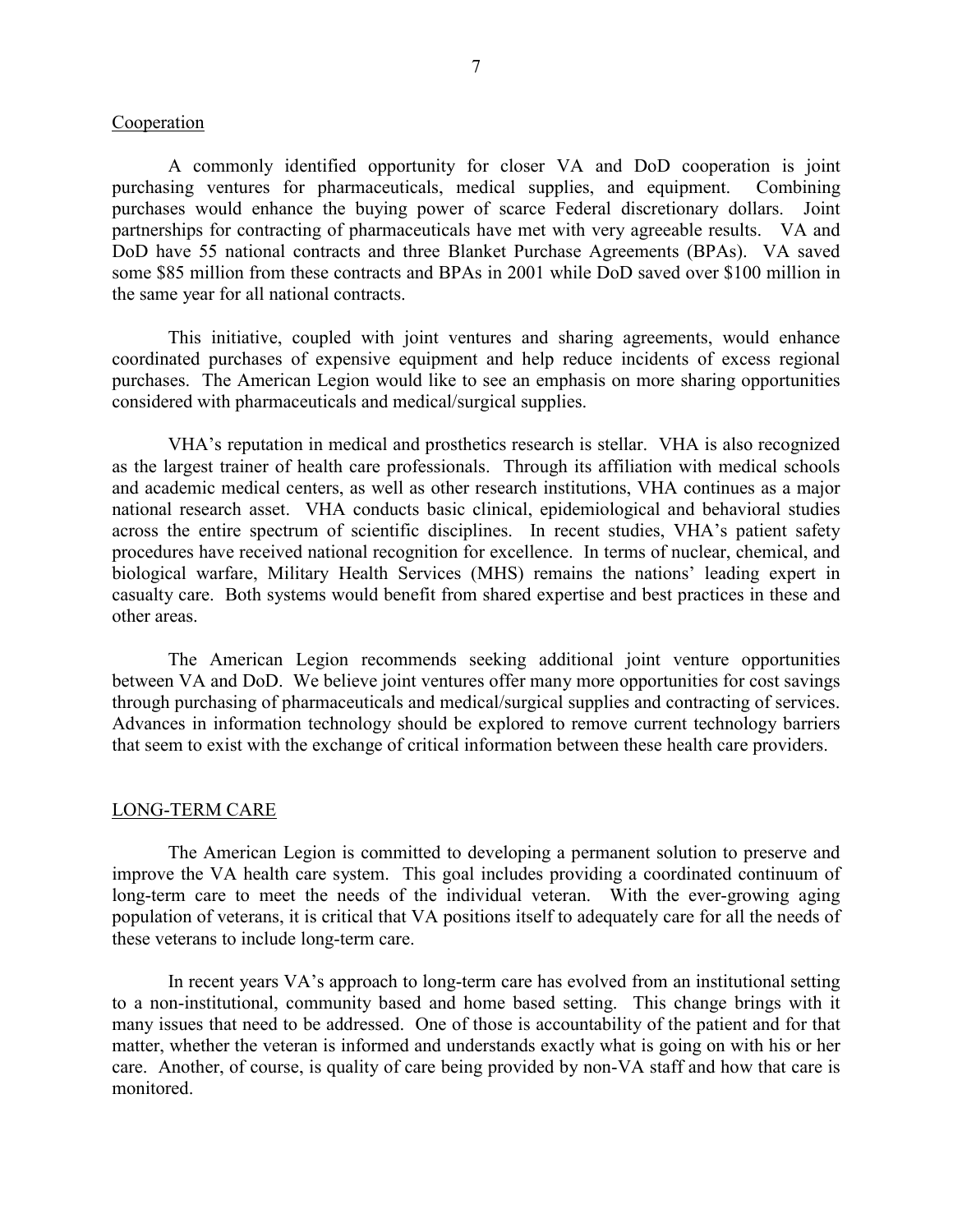The passage of the Veterans Millennium Health Care and Benefits Act (Public Law 106- 117) November 30, 1999, was the first step toward ensuring a comprehensive long-term care plan for veterans. Yet, after nearly three years, VA has not fully implemented all of the provisions of this law.

Long-term care within VA is a continuum of care provided over a period of time to veterans who suffer from severe chronic service-connected disabilities and conditions of aging and/or disease. Within VA, long-term care includes a broad spectrum of services that include geriatric evaluation; Adult Day Health Care (ADHC); home health care; respite, hospice and palliative care; and domiciliary and nursing home care.

VA's plan for a comprehensive long-term care continuum include:

- An integrated care management system that incorporates all of the patient's clinical care needs;
- More care in home and community-based settings as opposed to inpatient settings, when appropriate;
- Greater consistency in access and quality of care provided in all settings;
- Greater consistency across the system in assessing patients for extended care and in managing care, including post institutional care;
- Emphasis on VHA research and educational initiatives that will improve the delivery of services and outcomes for VA's elderly veteran patients; and
- New models of care for diseases and conditions that are prevalent among elderly veterans.

One of the more innovative approaches to long-term care within VA has been the use of telemedicine. Telemedicine technology allows VA to reduce travel time and costs while improving efficiency and providing better quality of care. The Senior Companion Program is another example of keeping long-term care in the home of the veteran. The Advances in Home Based Primary Care for End of Life in Advancing Dementia (AHEAD) program is yet another alternative to institutional care that the VA is evaluating.

While all of these plans and approaches are nice, the caveat to achieving these plans is that it must be done within "existing programmatic resources". VA can only do so much before the money runs out. When the funds are gone, the veteran becomes the bill payer.

Congress and the Administration must recognize their responsibility to provide adequate resources for the purposes of providing long-term care to the nation's veterans. VA must continue to meet the demand veterans will undoubtedly place on the health care system in the next 30 years. The reality of quality long-term care for veterans requires a financial commitment from the government and a coordinated treatment effort on behalf of VA.

### Mental Health

The American Legion believes that the primary mission of VHA is to meet the health care needs of America's veterans. Within that overarching umbrella of "veterans" is a special and unique population of veterans- the seriously mentally ill. These veterans' carry their scars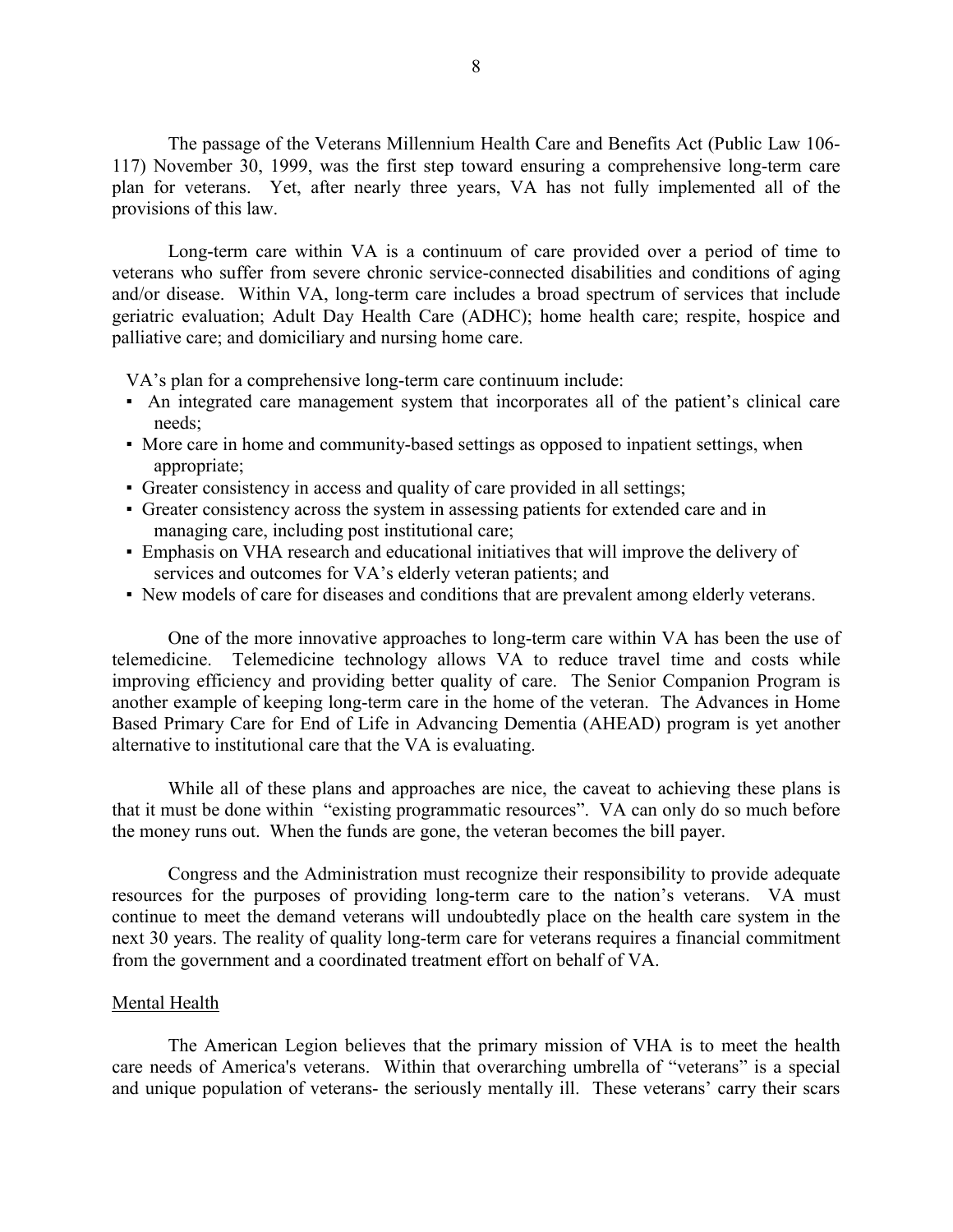on the inside. They have been diagnosed with diseases such as Post-Traumatic Stress Disorder (PTSD), Schizophrenia, Bipolar Disorder, Personality Disorder, and Dementia. Serious mental illness is not easily treated. It is chronic and complex in nature and requires medication maintenance, therapeutic interventions, intensive case management, socialization and economic education, and social support. The disorders identified in the Diagnostic and Statistical Manual of Mental Disorders (DSM-IV) published by the American Psychiatric Association can add up to a very expensive lifetime cost per patient.

The American Legion feels that the VA health care system has a special obligation to veterans with mental illness and substance abuse disorders. In fact, we feel Congress shared this same view when it created the capacity provision under section 104 of Public Law 104-262, The Veterans Eligibility Reform Act of 1996*.* This section requires the Department "maintains its capacity to provide for the specialized treatment and rehabilitative needs of disabled veterans," including those with mental illness. However, VA has yet to fully comply with the capacity provision and as always, the veteran is the one who suffers.

As a member of the Consumer Liaison Council of the Committee on the Care of the Severely Chronically Mentally Ill (SMI) Veteran, The American Legion supports the findings of the Committee as reported in their "Sixth Annual Report to the Under Secretary for Health, Department of Veterans Affairs" (February 5, 2002):

● As the Veterans Health Administration (VHA) reduces inpatient beds, it has not developed sufficient community-based mental health services to treat the veterans who were deinstiutionalized by the closure of inpatient programs.

• Since fiscal year 1996, the number of veterans provided specialized substance abuse treatment declined by 14 percent and the funding for such treatment declined by more than 50 percent.

• The current Veterans Equitable Resource Allocation (VERA) system underfunds by 20 percent the cost of treatment for veterans with serious mental illness, and underfunds by 15 percent the cost of all mental health cohorts.

Thirty years ago, states deinstitutionalized their large psychiatric facilities and promised to open more community clinics and group homes, but never did, leaving individuals suffering from psychiatric conditions, homeless or incarcerated. It is estimated between 45 percent and 65 percent of the homeless population in this country are veterans with mental conditions. While VA has opened up new Community Based Outpatient Clinics (CBOCs) across the country, very few offer mental health services.

The American Legion is also very disturbed with the reported continued loss of professional staff in psychiatric facilities. Some studies site up to a 14 percent loss in clinical staff, most notably psychologists since 1996. VA cannot continue to provide quality care in a timely manner to this special population if it is steadily cutting the very staff that services them.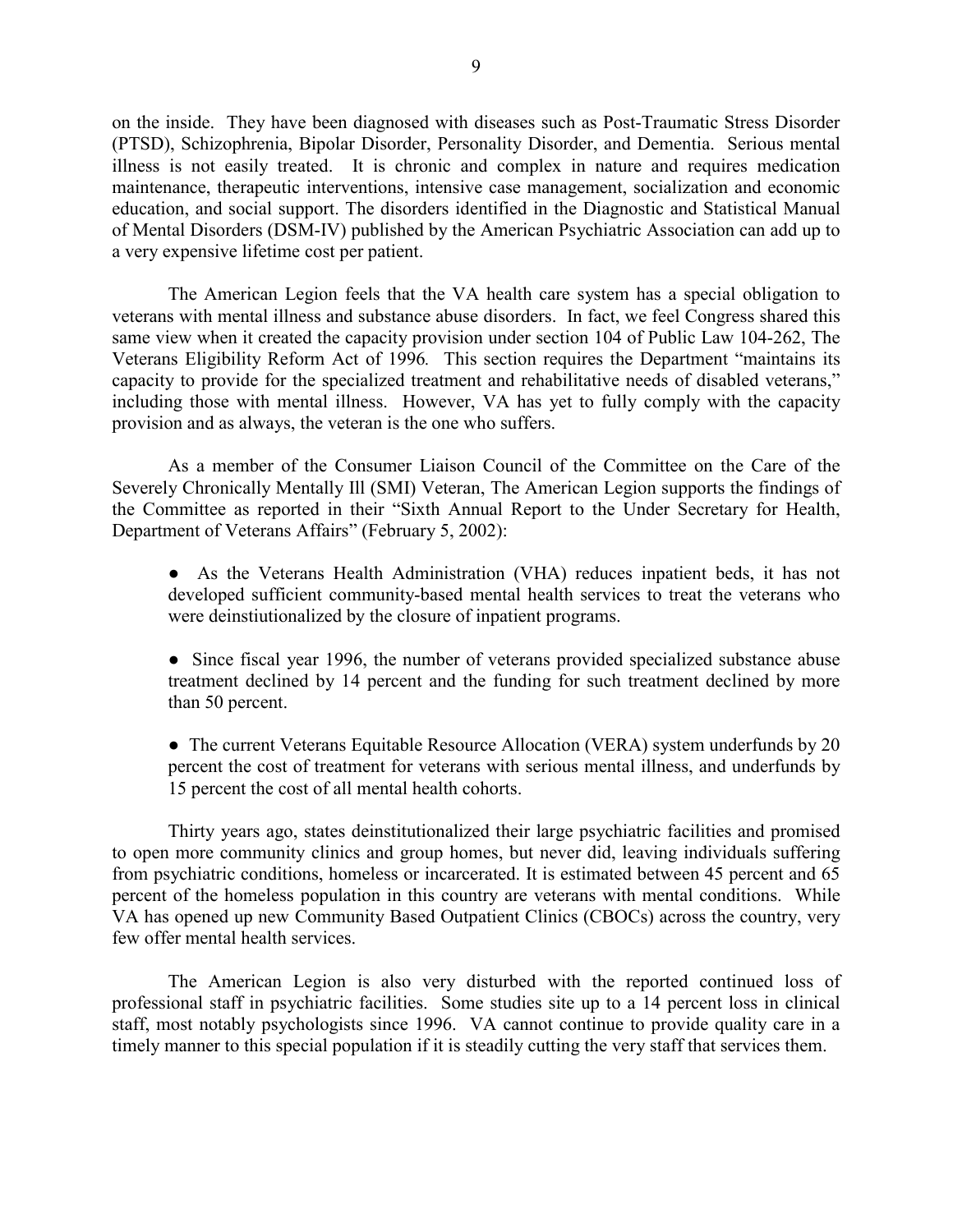Also of concern to The American Legion is VA's prescribing guideline for atypical antipsychotic use. The General Accounting Office (GAO) completed a study this spring on VA's prescribing guideline for these drugs to determine whether VA has restricted access to medications that could adversely affect the quality of mental health services provided to veterans. The report found that nearly one in ten VA psychiatrists responding to its survey reported they did not feel free to prescribe the antipsychotic drug of their choice. Further, many VA facilities have procedures that "have limited or could restrict access to certain atypical antipsychotic drugs on the VA's national formulary because of cost considerations."

The American Legion recognizes that these pharmaceuticals can be expensive, but we also realize they are not nearly as expensive as prolonged inpatient stays, incarceration, or prolonged rehabilitation.

The American Legion remains concerned over the state of the mental health programs within VA. Not only are they inadequately funded and/or staffed, but the emphasis on quality treatment for this unique population seems to be dwindling. The VA health care system was designed with a special mission to service a unique population. VA must ensure that that the health care needs of that entire population are being met.

### HEPATITIS C

Hepatitis C is an emerging national health care crisis. There is an increased prevalence of Hepatitis C and associated health problems within the veteran population. According to VA, the rate of veterans with Hepatitis C is at least three times higher than the rate of the general population, with Vietnam veterans, in particular, being a high-risk group. This problem is presenting a major challenge for VHA.

The American Legion is pleased with VA's initial response, in terms of their pro-active approach to Hepatitis C education, outreach, testing, and treatment efforts. However, earlier in this fiscal year, citing the lack of sufficient funds to meet the increased demand for all types of VA care, VA has begun to seriously scale back its Hepatitis C outreach and treatment programs. VA has, in fact, begun to discourage the testing of veterans who may be at risk for Hepatitis C and are even turning away some veterans who test positive, because they are not accepting new enrollments and the costs associated with current treatment regimens is so high. This policy is unacceptable.

The President's proposed budget for FY 2002 did not provide sufficient funding for the medical care program to enable VHA to maintain the present level of medical services. Congress recognized that thousands of veterans would be denied medical treatment and passed a much-needed supplemental appropriation. However, as mentioned earlier \$275 million dollars of that supplemental has been denied by the Administration.

The President's proposed budget for FY 2003 for VA medical care was even more problematic and stringent. It will again constrain VA's ability to maintain the prior year's level of service. Even though VHA is being forced to curtail many of its Hepatitis C initiatives, it is continuing internal education efforts directed at VHA health care providers and patients. It is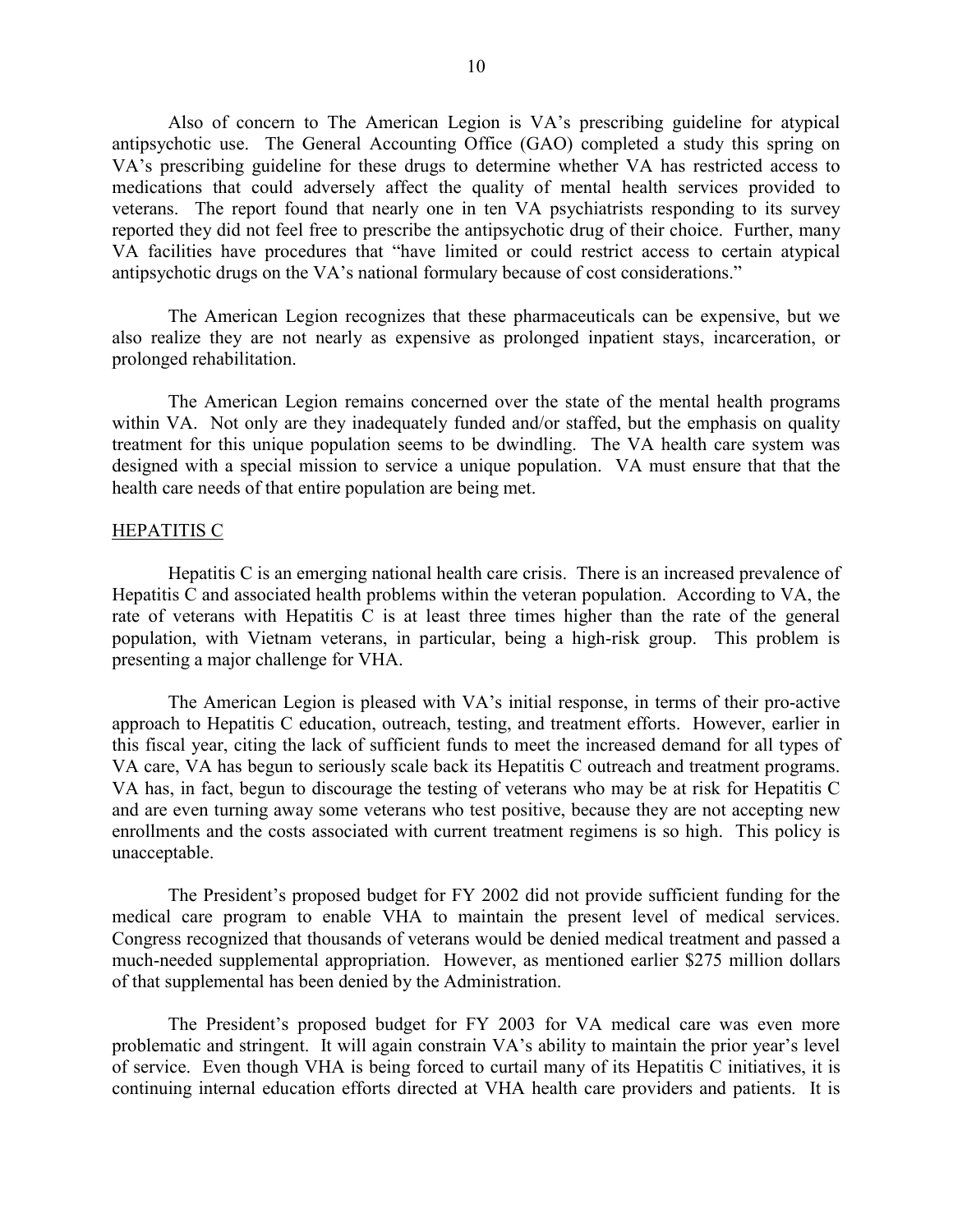continuing to develop data from ongoing screening of veterans' health records. To the extent possible, VHA is utilizing the latest treatment modalities, which has shown promising results. There are also a number of recently initiated research projects underway to learn more about the risk factors associated with this virus.

The American Legion acknowledges VA's leading role in developing a comprehensive approach to Hepatitis C. We believe it is imperative that VA is provided the necessary funding and resources needed to ensure that:

- All veterans using VA health care services are screened for risk factors associated with Hepatitis C infection.
- All enrolled veterans who have identified risk factors for Hepatitis C infection receive reliable testing along with pre-testing and post-testing counseling.
- All veterans are provided with accurate and up-to-date information about the virus, health risks, and available treatment programs.
- VA health care providers must have the latest disease and treatment information.
- VA's health care program continues to provide all veterans in the system the highest quality care for Hepatitis C.
- VA maintains a vigorous research program to advance knowledge about Hepatitis C and improve its clinical care programs.

The American Legion believes that, in addition to its budgetary responsibilities, Congress has a legislative role in responding to the Hepatitis C challenge. Senator Snowe (ME) has introduced S. 457 to provide a presumption of service connection for those veterans who experience one or more specific risk factors during active military service. Given the nature of the disease and the potential dangers and health risks associated with military service, The American Legion is strongly supportive of this bill. It will help many veterans with Hepatitis C overcome the current legal hurdles that make it extremely difficult, if not impossible, to establish entitlement to compensation and needed medical care. Representative Frelinghuysen (NJ) has introduced HR 639 that would establish a comprehensive program for testing and treatment of Hepatitis in VA. The American Legion is also strongly supportive of this measure, as it would greatly strengthen and enhance VA's current Hepatitis C program.

# GULF WAR VETERANS' ILLNESSES

The American Legion continues to actively support Gulf War veterans and their families, as it has since August 1990. The American Legion has created two particular programs specifically for Gulf War veterans, the Family Support Network in October 1990, and the Persian Gulf Task Force in October 1995. Today, The American Legion serves Gulf War veterans and their families at the community, state, and national levels through its 15,000 local posts and an array of programs and services.

Hallmark legislation was enacted in 1994 to ensure compensation for ill Gulf War veterans suffering from unexplained illnesses. Although PL 103-446 looked good on paper, a seventy-five percent denial rate was the reality for our sick Gulf War veterans seeking VA service connection for Gulf War-related undiagnosed illness. As a result, The American Legion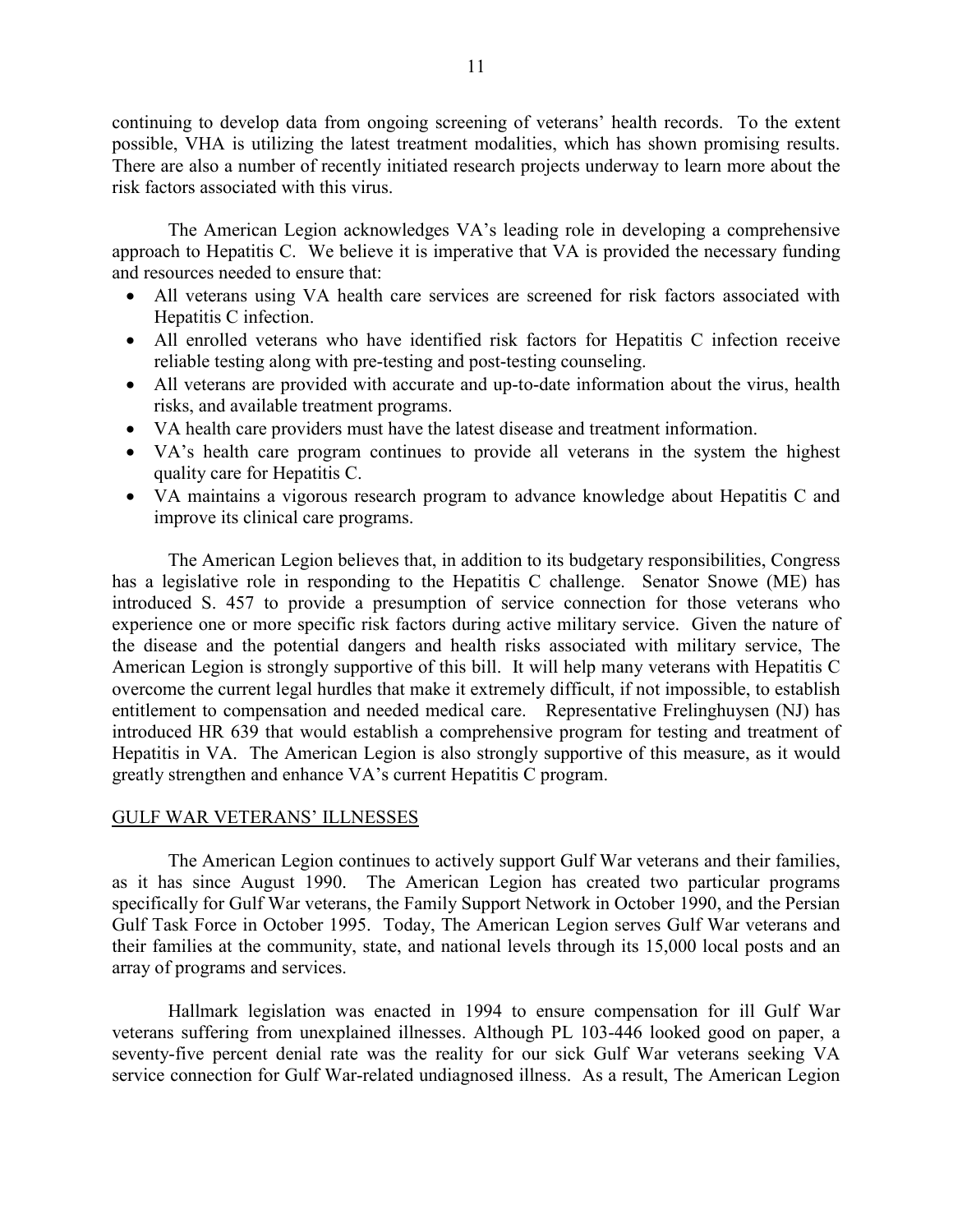actively supported legislation to amend Title 38 U.S.C. § 1117 (Compensation for disabilities occurring in Persian Gulf War veterans) with the goal of correcting this problem.

On December 27, 2001, the president signed into law the Veterans Education and Benefits Expansion Act of 2001 (PL 107-103). This law clarifies and further expands the definition of undiagnosed illness under the law by including medically unexplained chronic multi symptom illness, such as chronic fatigue syndrome, fibromyalgia, and irritable bowel syndrome, that is defined by a cluster of signs or symptoms. The American Legion believes that this provision recognizes the original intent of Congress to compensate ill Gulf War veterans suffering from poorly defined or undiagnosed symptoms and will help to ensure that more Gulf War veterans suffering from these conditions receive the benefits to which they are entitled.

The American Legion will continue to monitor new and reopened undiagnosed illness claims to ensure that VA is accurately and consistently implementing the new changes. Recently, The American Legion and other major VSOs officially requested VA to notify all Gulf War veterans previously denied for undiagnosed illness, fibromyalgia, chronic fatigue syndrome, or irritable bowel syndrome on a direct basis, of the change in law and the opportunity to reopen their claims. This action was necessary after learning that VA had no plans to take such action on its own. We are still waiting for a response to our request from VA.

Another major concern of The American Legion involves a recent study showing a higher rate of amyotrophic lateral sclerosis (ALS) in Gulf War veterans. In December 2001, VA announced the preliminary findings of a joint VA and DoD study that showed deployed Gulf War veterans were nearly twice as likely as their non-deployed counterparts to be stricken with ALS, a fatal and progressive motor neuron disease. Although The American Legion commends the Secretary's decision to expeditiously compensate Gulf War veterans suffering from ALS without waiting for the lengthy process of implementing a regulation, we strongly support regulatory action to officially establish an ALS presumption for Gulf War veterans who develop the disease in the future. While The American Legion realizes additional research regarding ALS is warranted, we submit that if the results of the recent study are strong enough to warrant VA expeditiously service connecting Gulf War veterans currently identified with ALS, then the results are also strong enough to support the establishment of an ALS presumption, under current law, to guarantee comparable treatment for Gulf War veterans diagnosed with this disease in the future. If necessary, we will support specific legislation to accomplish this goal.

The American Legion commends the Secretary of Veterans Affairs for the establishment of a research advisory committee on Gulf War veterans' illnesses in accordance with PL 105- 368. Given the inconclusive nature of Gulf war-related research to date, we are confident that this panel, comprised of doctors, scientists, Gulf War veterans, and VSO representatives, will play a key role in recommending ground-breaking research that will shed light on the unexplained illnesses plaguing many Gulf War veterans.

### OPERATION SHIPBOARD HAZARD AND DEFENSE (SHAD)

Information pertaining to Project SHAD, a series of experiments conducted in the 1960s designed to test the vulnerability of American war ships to chemical and biological warfare attacks, is slowly being declassified. To date, only twelve out of a possible 113 tests have been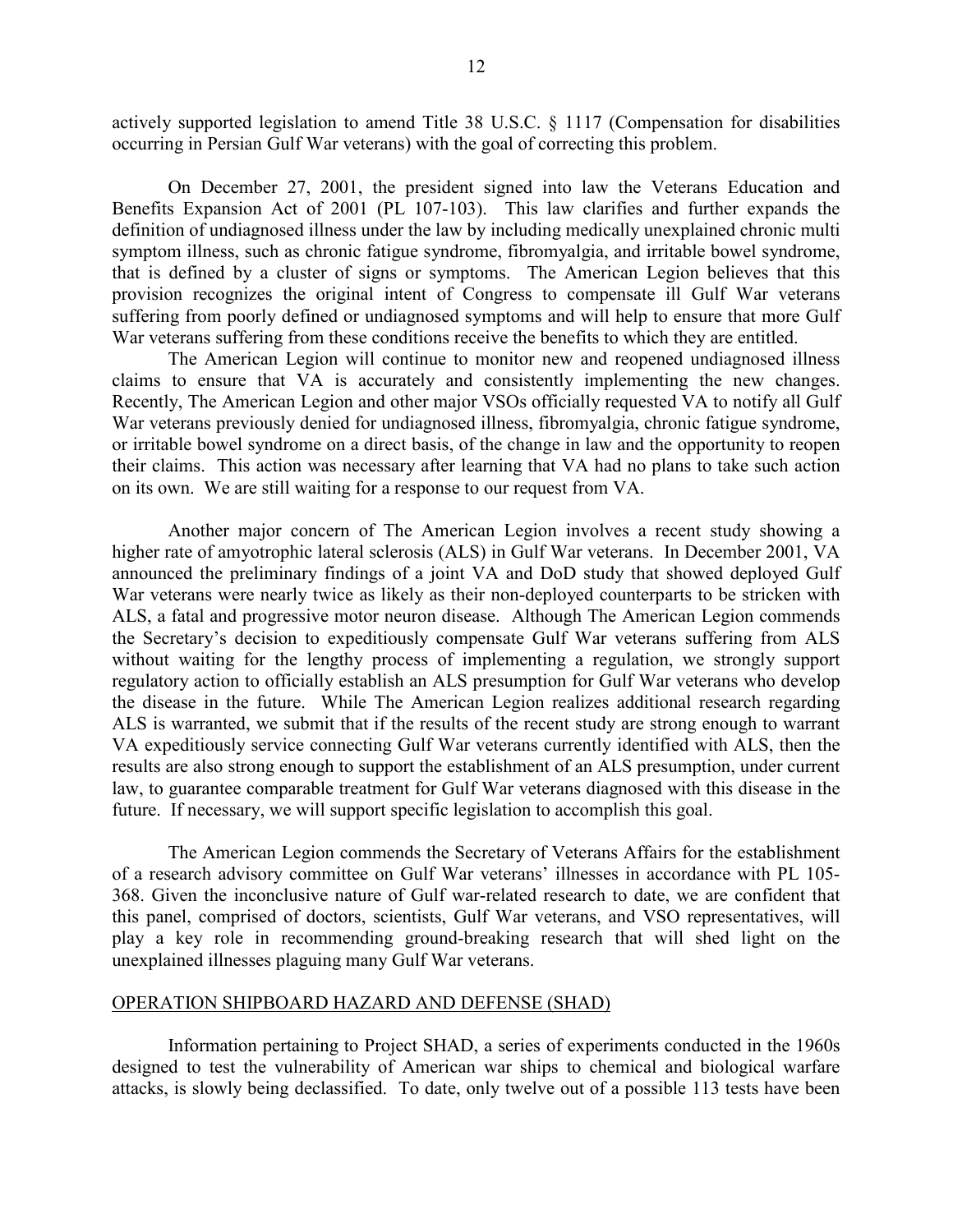declassified and participant's names provided to VA, resulting in the initial notification this past May of only 622 veterans. In order to ensure that all information relevant to the SHAD tests is provided to VA in an expeditious manner and all identified participants are notified of the possible health consequences, H.R. 5060 and S. 2704, the Veterans Right-To-Know Act of 2002, was recently introduced. The American Legion fully supports this legislation that specifically addresses the tests associated with Project SHAD and calls for the identification of all DoD tests involving chemical or biological weapons in which military personnel may have been exposed to actual or simulated agents with or without their knowledge or consent. We also note that S. 2514, the Defense Appropriations Bill for Fiscal Year 2003, was recently amended to include a provision addressing the SHAD issue.

In the case of Project SHAD and "Project 112," a larger series of tests during the 1960s involving chemical and biological agents, the existence of a potentially hazardous activity, not to mention possible exposure and personnel participation information, was not known for many years afterward because of national security and classification issues. National security is a legitimate concern, but veterans should not have to suffer undue hardship when national security is used unnecessarily as a justification to withhold information that is necessary for a veteran to pursue health care and compensation from VA. An oversight working group on biological and chemical testing, as set forth in the proposed Veterans Right-To-Know Act of 2002, could prove to be a valuable tool in overseeing the identification and declassification of such tests.

The American Legion also believes that a sincere desire in information sharing and mutual cooperation at the highest levels of DoD and VA is needed. A June 2002 letter from the Secretary of Veterans Affairs to the Secretary of Defense, expressing the importance of "VA-DoD cooperation" in quickly declassifying and releasing additional information regarding SHAD, is a good example of such a desire. Such action at this level needs to continue if we are to satisfactorily resolve the issues associated with the declassification and dissemination of SHAD-related information as well as avoid such problems in the future.

#### **MEDICAL AND PROSTHETIC RESEARCH**

VA's Medical and Prosthetic Research Program (R&D) is the premier research initiative leading the nation's efforts to promote the health and care of veterans. The mission of R&D is to "discover knowledge and create innovations that advance the health and care of veterans and the nation." R&D has been instrumental in advancing treatments for conditions such as prostate cancer, diabetes, heart diseases, mental illnesses, spinal cord injury (SCI) and aging related diseases, conditions directly related to veterans.

The Quality Enhancement Research Initiative (QUERI) continues to be a top priority issue for R&D. QUERI is a multidisciplinary, data-driven national quality improvement program. There are eight QUERI groups that work to promote "putting research results to work" and to measure the impact of that research at all levels. These groups are chronic heart failure, diabetes, HIV/AIDS, ischemic heart disease (IHD), mental health, SCI, stroke and substance abuse. Additionally, The National Cancer Institute is funding a new Cancer QUERI. These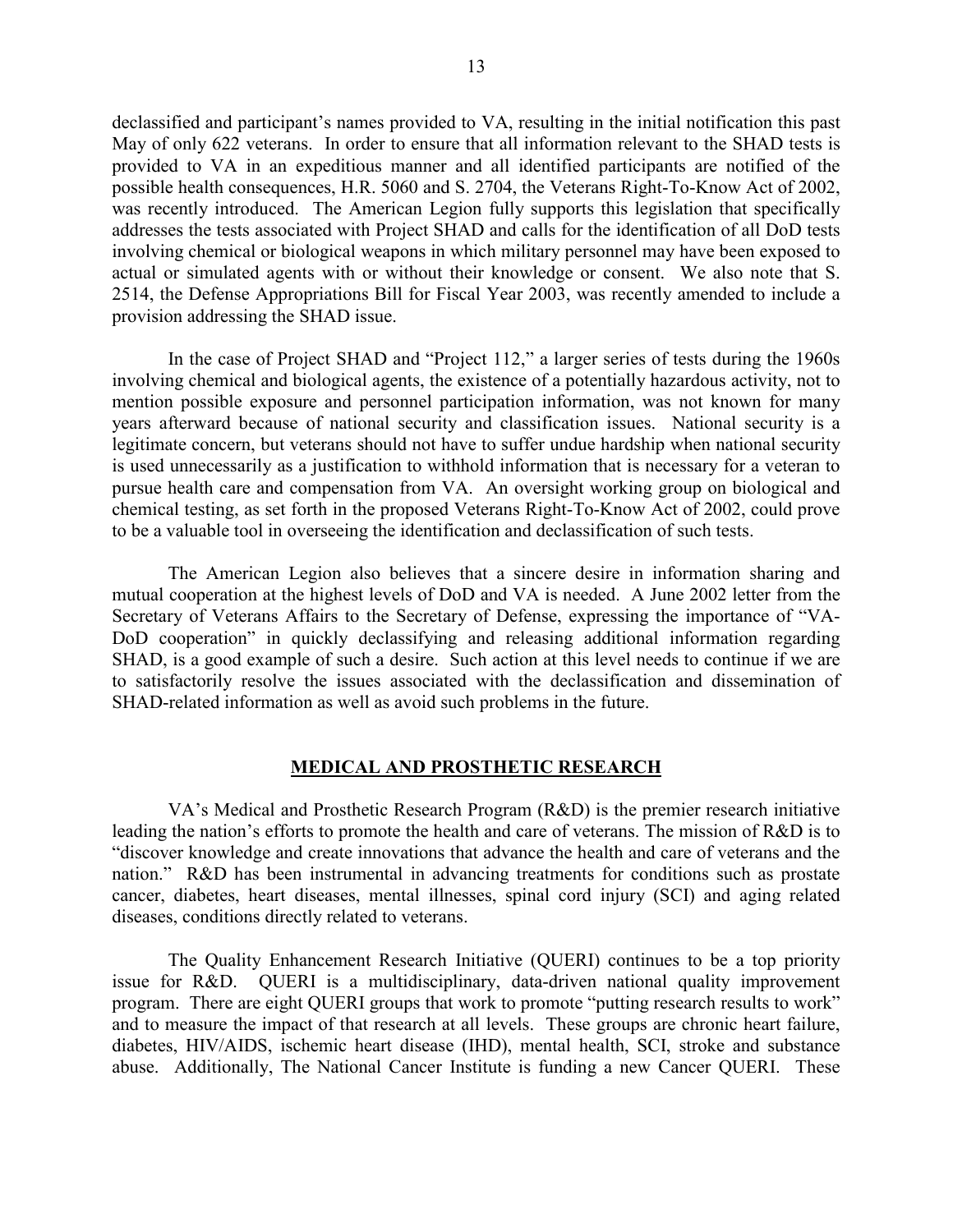initiatives focus on veterans' health issues and have already had a profound effect on the care and rehabilitation of the nation's veterans.

Two of the biggest challenges facing R&D are facility infrastructure and recruitment and retention. Like the rest of VHA's buildings, research facilities are in desperate need of repair. They have been neglected over the years due to budgetary constraints. Currently, R&D has nearly 30 facilities in varying states of disrepair. The condition of these facilities directly impacts the recruitment and retention of qualified researchers. The ability to maintain a state-ofthe-art facility is vital to retaining talented and motivated researchers.

In the wake of the September  $11<sup>th</sup>$  terrorist attacks and their aftermath, there has been a renewed focus on bioterrorism research and VHA's fourth mission, which is to support DoD during a national emergency. H.R. 3253, the National Medical Emergency Preparedness Act of 2001, proposes the establishment of four emergency medical preparedness centers. One of the missions of the centers is to conduct research on and develop methods of detection, diagnosis, vaccination, protection, and treatment for chemical, biological and radiological threats to the public health and safety. R&D's expertise in this area is critical.

The accomplishments of the VA research program cannot be overstated. The program has been recognized both nationally and internationally for its efforts toward the betterment of veterans' lives and advancement in their health care. Without proper funding the program cannot possibly maintain its current level of success.

**The American Legion recommends \$445 million for the research budget in Fiscal Year 2004.**

#### **MEDICAL CONSTRUCTION AND INFRASTRUCTURE SUPPORT**

#### MAJOR CONSTRUCTION

Over the past several years The American Legion has testified on the inadequacy of funding for VA's major and minor construction programs. Buildings continue to be neglected and the persistent deterioration results in unsafe environments similar to conditions discovered earlier this year at the VAMC in Kansas City, Missouri. Of course, those that pay the price of this neglect are the veterans who are receiving care at these facilities.

A 1998 study conducted by Price-Waterhouse recommended that VA fund 2 percent to 4 percent of Plant Replacement Value (PRV) per year to reinvest in new facilities to replace aging facilities. The conclusion of this analysis was that VA's reinvestment rate of .84 percent was significantly lower than the benchmark of 2 percent. That equates to hundreds of millions of dollars that conceivably could be used for major construction projects. Private consultants have been warning for years that dozens of VA patient buildings were at the highest level of risk for earthquake damage or collapse yet funding continues to be woefully short of what is actually needed to correct this problem.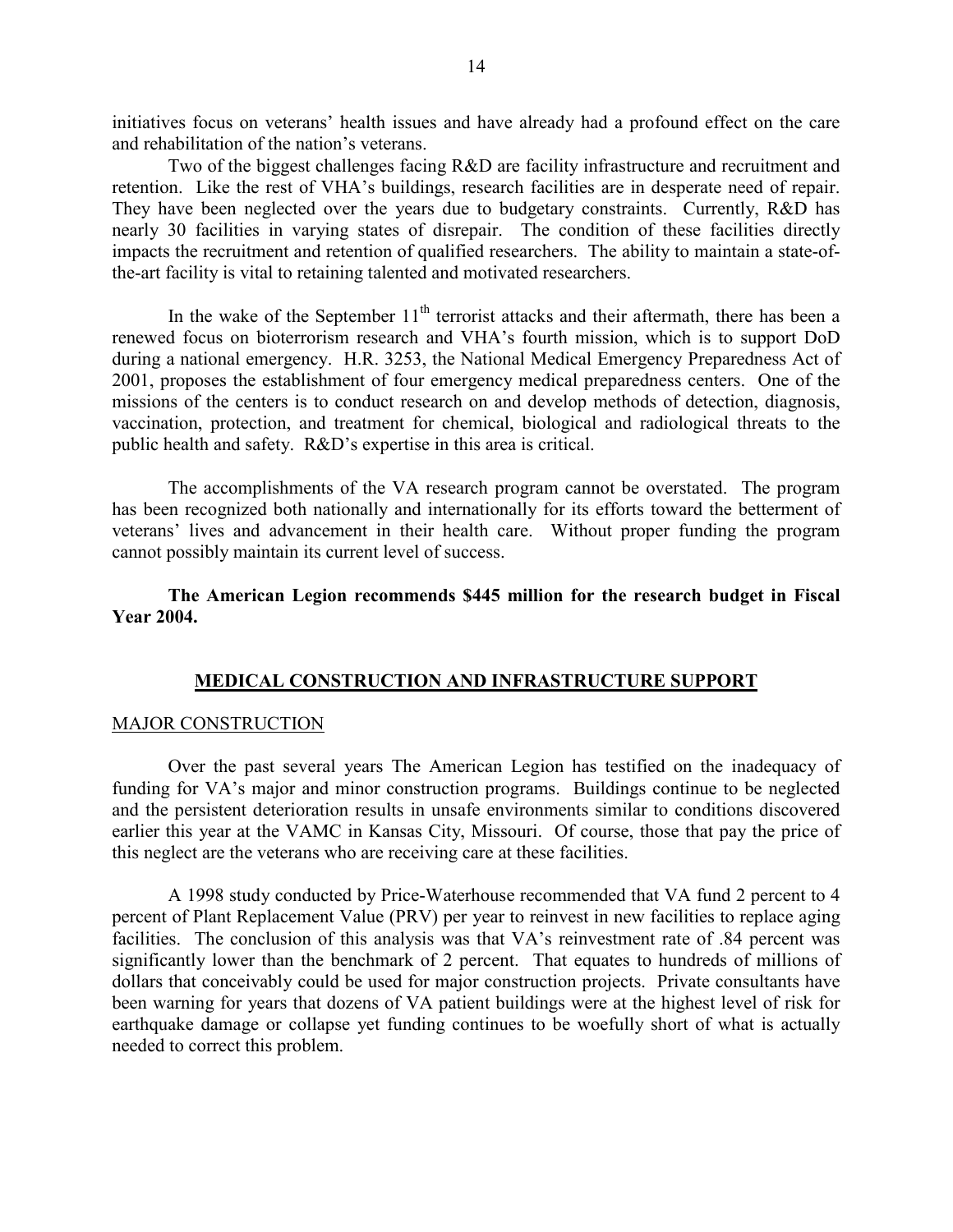The American Legion is concerned that veterans are needlessly being placed in harms way. There are over 60 patient care and other related use buildings in danger of collapse or heavy damage in the event of an earthquake. The sorely needed seismic corrections, along with the necessary ambulatory care and patient safety projects, will require a significant increase in funding to address VHA's current major construction requirements.

# **The American Legion recommends \$320 million for major construction in Fiscal Year 2004.**

## MINOR CONSTRUCTION

Similar to VA's major construction program, VA's minor construction program has likewise suffered significant neglect over the past several years. The requirement to maintain the infrastructure of VA's buildings is no small task. When combined with the added cost of the CARES program recommendations and the request for minor infrastructure upgrades in several research facilities, it is easy to see that a major increase over the previous funding level of \$211 million is crucial.

# **The American Legion recommends \$240 million for minor construction in Fiscal Year 2004.**

## CAPITAL ASSET REALIGNMENT FOR ENHANCED SERVICES PROGRAM (CARES)

The CARES program was developed in response to a March 1999 General Accounting Office (GAO) report that concluded VA could significantly save money by conducting an efficient utilization analysis of every building within VHA's infrastructure. VHA initiated the CARES process with the goal of enhancing current and future health care services to veterans by realigning its capital assets.

The initial pilot study conducted in VISN 12 raised many concerns. The American Legion questioned the planning assumptions and the lack of involvement of veterans' service organizations. Because of disgruntled stakeholders' outcry over the pilot study and the way it was conducted, VA has undergone a restructuring of the process. Phase II is designed so that VA has control over every step of the process. The remaining 22 VISNs will go through the Phase II program simultaneously, thus making it much harder for stakeholders to monitor the process. Phase II consists of nine steps, culminating with a CARES commission review, all of which are scheduled for completion by August 2003. Even with the restructuring of the process The American Legion remains concerned that CARES may result in the reduction of VA expenditures under the pretext of cost-savings without regard to the needs of the veteran population. Once VA capital assets are disposed of, it is nearly impossible to recoup similar assets.

The American Legion believes that many of the current underutilized or unused spaces in VHA facilities are the result of decisions that were budget-driven rather than demand-driven. Due to limited funding, VHA facilities have had to reduce their expenditures to meet their budgets rather than the demand for services by: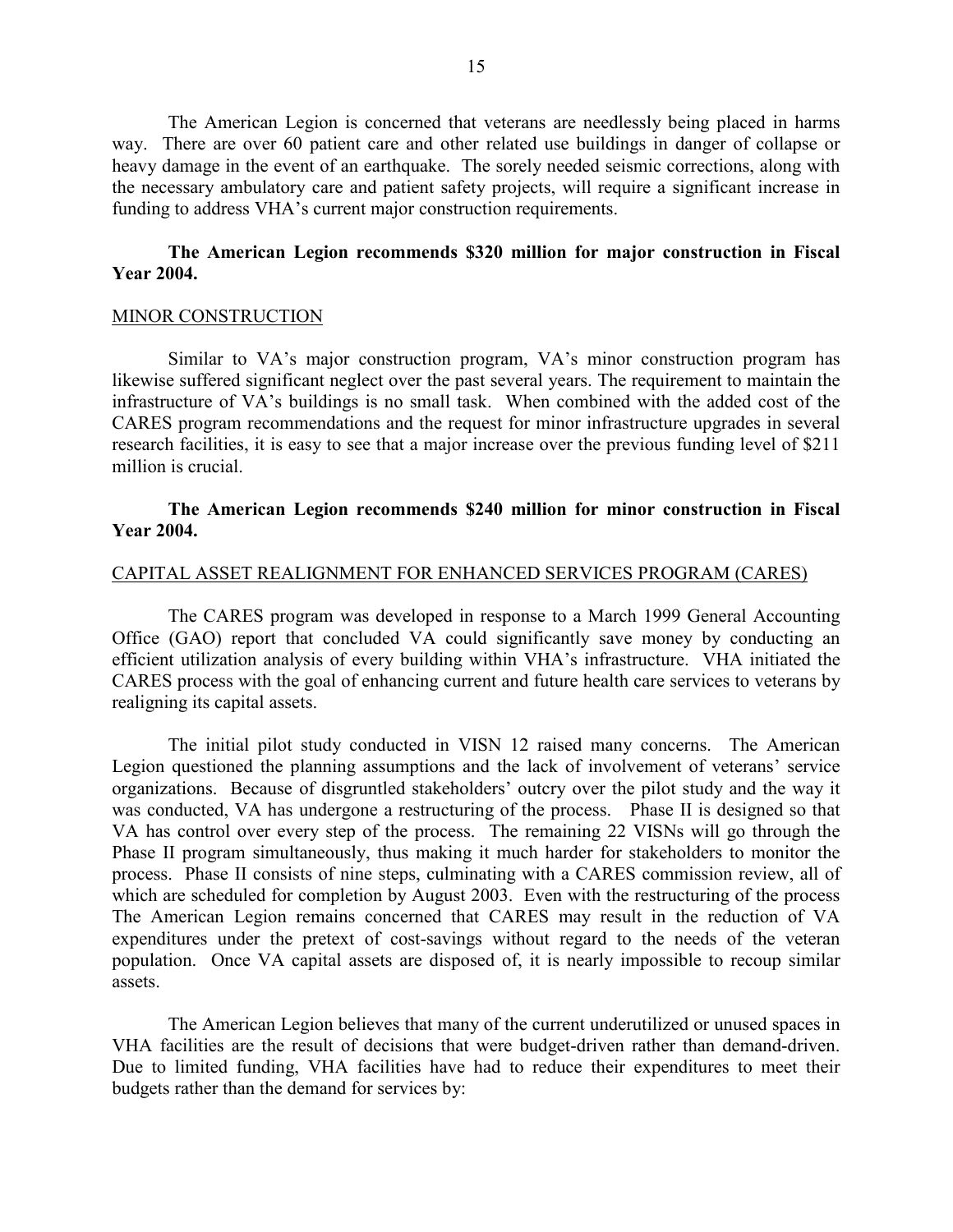- Reducing the number of inpatient beds to include acute hospital care, subacute care, rehabilitative care, psychiatric care, nursing home care, and residential care.
- Allowing the waiting period for appointments to exceed acceptable standards rather than hiring additional health care personnel.
- Contracting out of services without regard to quality of care.
- Consolidating of services in regions.
- Changing treatment philosophy, such as inpatient versus outpatient care of psychiatric patients.

While these reductions have created a lot of empty buildings, The American Legion believes there are many ways to use those facilities:

- Public Law 106-117, the Veterans Millennium Health Care and Benefits Act, mandates VHA to provide long-term care to service-connected veterans rated 70 percent and higher and those veterans with service-connected conditions that require long-term care. VHA has yet to fulfill the requirements of this Act. VA has no plans to build nursing home units. The underutilized space could be used for long term care.
- DoD and VA could use these facilities in an effort to integrate their health care services through additional sharing agreements and joint venture opportunities.
- Homeland Security requirements will begin at the grassroots level and many VHA capital assets may serve local, state and national needs in its role as a contingency back-up to DoD medical services and the National Disaster Medical System (NDMS) during national emergencies.

The American Legion believes that any CARES recommendations should be considered in the context of a fully utilized VA health care delivery system that takes into consideration VA/DoD sharing, the Veterans Millennium Health Care and Benefit Act and Homeland Security.

## **GRANTS FOR THE CONSTRUCTION OF STATE EXTENDED CARE FACILITIES**

The State Veterans Home Program is an important adjunct to VA's own nursing, hospital and domiciliary programs. The American Legion believes it must continue, and even expand its role as an extremely vital asset to VA. This program has proven to be a cost-effective provider of quality care to many of the nation's veterans, operating in 47 states with 109 facilities and over 23,000 beds.

As many VA facilities reduce long-term care beds and VA has no plans to construct new nursing homes, state veterans' homes must absorb a greater share of the needs of an aging population. Title 38, United States Code (USC), authorizes VA to pay 65 percent of the total cost of building new veterans' homes but VA has not been able to keep up with the number of grant applications. Currently there is over \$120 million in unfunded new construction projects pending which equates to hundreds of desperately needed beds.

The American Legion remains concerned about the inadequate per diem rates paid to state veterans' homes. Title 38, USC, authorizes per diem payments for veterans residing in state homes that cover only about 20 percent for the cost of domiciliary care and 30 percent of nursing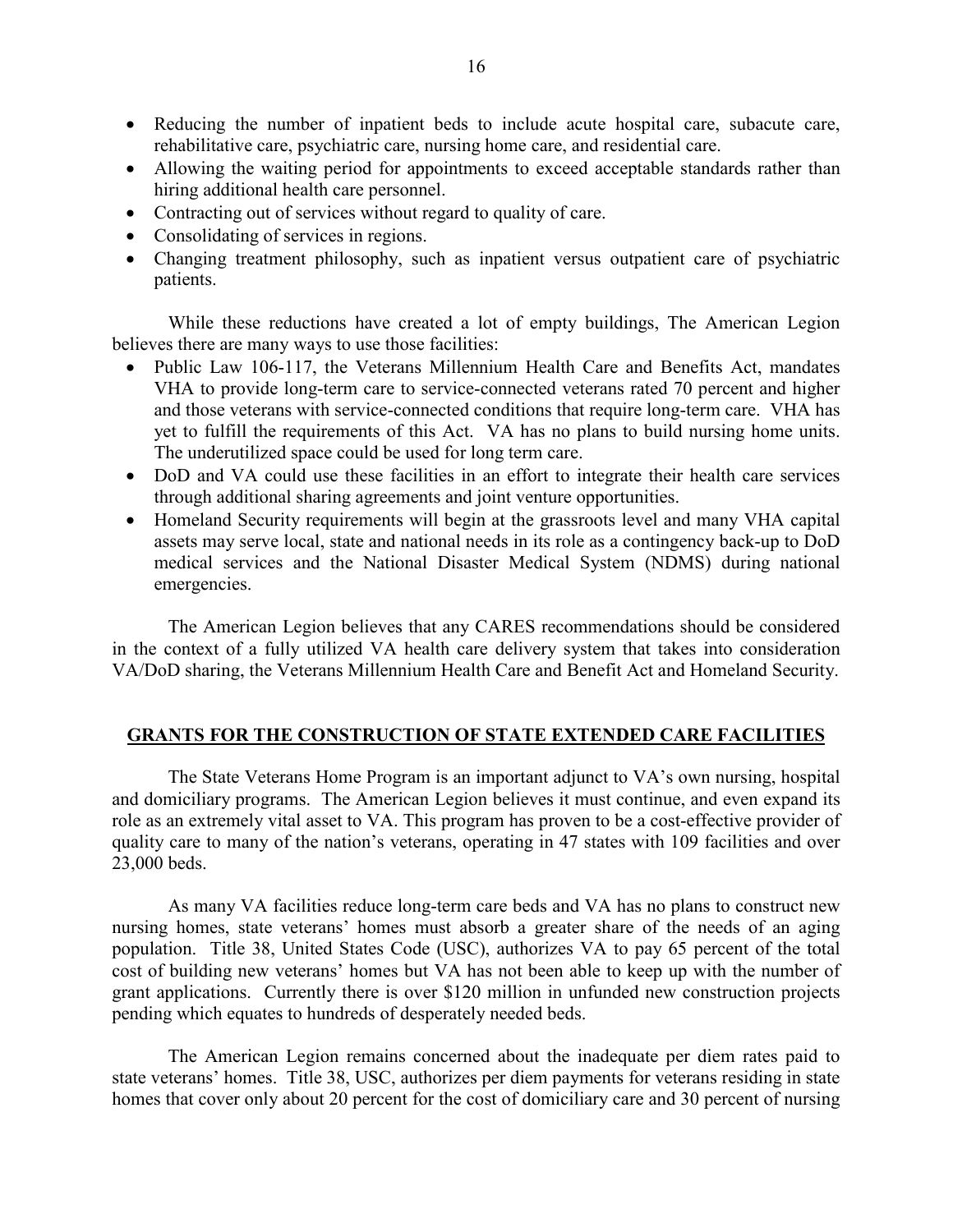home care. The American Legion supports increasing that per diem amount to at least 40 percent of the cost of care.

Finally, The American Legion recognizes the growing long-term health care needs of older veterans and would like to reemphasize the essential service that the State Veterans' Home Program provides to these veterans. The program is a viable and important alternative health care provider to the VA system.

# **The American Legion recommends \$115 million for the Grants for the State Extended Care Facilities in Fiscal Year 2004. NATIONAL CEMETERY ADMINISTRATION (NCA)**

The National Cemetery Administration (NCA) honors veterans with a final resting place and lasting memorials that commemorate their service to the nation. Today, more than 130 years after the first national cemeteries were established NCA is responsible for 120 national cemeteries in 39 states (and Puerto Rico) as well as 33 soldiers' lots and monument sites. More than two million Americans, including veterans of every war and conflict - from the Revolutionary War to the Gulf War - are honored by burial in VA's national cemeteries. Nearly 14,000 acres of land are devoted to this formidable mission.

As a result of the continuing increase in veterans' deaths, NCA is constantly seeking burial space. Total interments for NCA are projected to significantly increase over the next five years, peaking at 107,000 in FY 2008. Currently, of the 120 National Cemeteries, 62 are open for full service, 27 allow only cremations and the remaining 31 are closed. NCA continues to strive to meet its accessibility goal of 90 percent of all veterans living within 75 miles of open national or state veterans' cemetery.

The Veterans Millennium Health Care and Benefits Act (P.L. 106-117) required NCA to establish six new National Cemeteries. Fort Sill opened in 2001 under the fast-track program, while the remaining five, Atlanta, Detroit, South Florida, Pittsburgh and Sacramento are in various stages of completion.

Maintaining cemeteries as National shrines is one of NCA's top priorities. This commitment involves raising, realigning and cleaning headstones and markers to renovate gravesites. The work that has been done so far has been outstanding, however, adequate funding is key to maintaining this very important commitment.

# **The American Legion recommends \$150 million for the National Cemetery Administration in Fiscal Year 2004.**

#### **STATE CEMETERY GRANTS PROGRAM**

The State Veterans Cemetery Grant Program continues to be a very popular and much needed program administered by VA. This program was designed to assist states in providing gravesites for veterans where NCA is unable to do so. This program is not intended to replace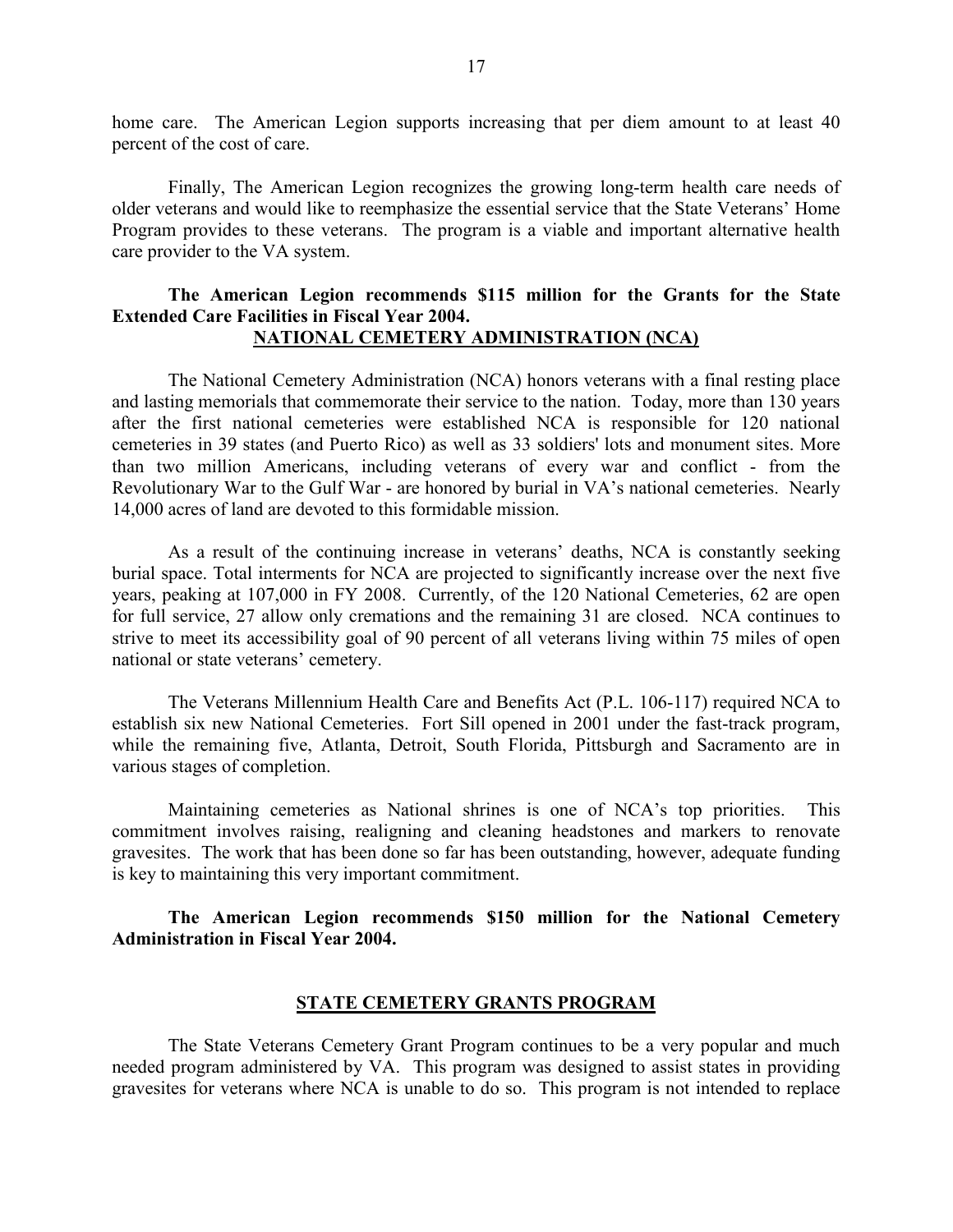National Cemeteries, but to complement them. Grants for state-owned and operated cemeteries can be used to establish, expand and improve on existing cemeteries.

Under this program cemeteries must conform to the standards and guidelines prescribed by VA with regards to site selection, planning and construction. Like the NCA, these state cemeteries must be operated solely for the burial of service members who die on active duty, veterans, and their eligible spouses and dependent children.

The State Cemeteries accommodated over 15,000 burials in FY 2001. In light of the aging veteran population and with deaths expected to peak at 687,000 in 2006, it is necessary that this program remain viable. Now is the time to ensure that funding is commensurate with the mission of the program.

**The American Legion recommends \$37 million for the State Cemetery Grants Program in Fiscal Year 2004.**

# **VETERANS BENEFITS ADMINISTRATION (VBA)**

The American Legion believes that veterans and their survivors have the right to have their claim adjudicated in a fair and timely manner. Upon assuming leadership of VA at the beginning of 2001, Secretary Principi made the reduction of the claims backlog problem VBA's number one priority. In the preceding year, the backlog of claims had risen from approximately 370,000 to over 548,000. His stated goal was to reduce the number of pending claims to 250,000 and cut the average processing time to 100 days by the end of FY 2003.

The American Legion commended the Secretary for his concern with the welfare of veterans and their families affected by the long processing delays and for his commitment to providing better, more timely service. One of his first initiatives was to focus effort and attention on the oldest cases of the oldest veterans. In early 2001, the Secretary established the Tiger Team at the Cleveland VA Regional Office and area Resource Centers to expedite the processing of the oldest pending claims. In addition, the Secretary established a Claims Processing Task Force to study the current adjudication system and make recommendations to improve regional office performance and service. The American Legion believes it is now possible to assess the impact these and the many other changes underway within VBA are having on regional office operations and level and quality of service provided this nation's veterans.

While most of VBA's attention has been directed toward the pending claims backlog, the backlog of initial appeals and remands has continued to grow from approximately 86,000 at the beginning of 2001 to over 97,000 currently. Appeals are the oldest pending claims in the system and some of these cases have been in a remand status at the regional offices for five or six years. However, beyond generalities about improving the overall claims processing, there has been no specific commitment by Secretary Principi to reduce the number of pending appeals and remands.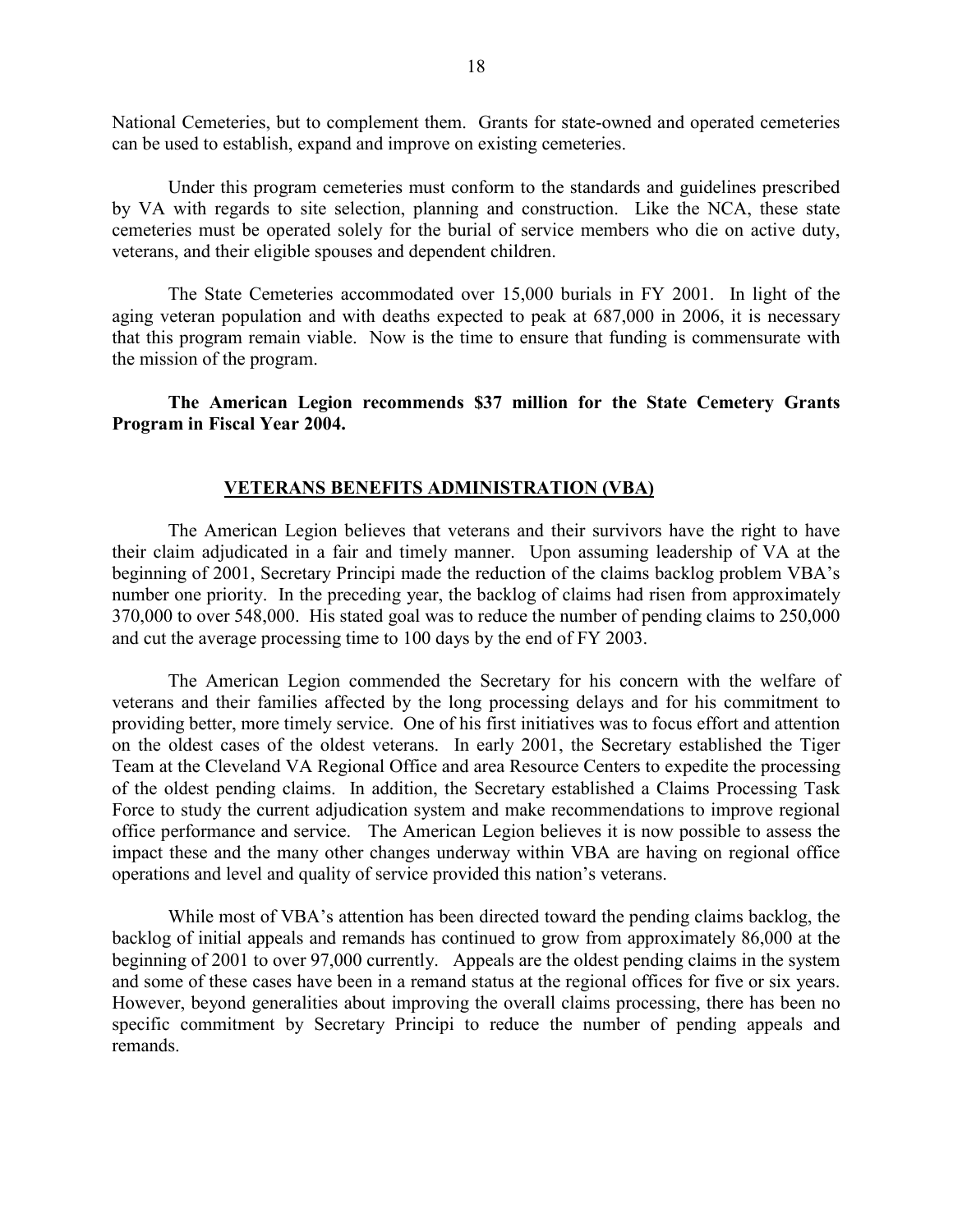The American Legion has viewed with some concern the means by which the Secretary's claims processing goals are being achieved. Regional office directors have been given monthly production quotas, which they are expected to fulfill. Over the past eighteen months, VA has stated that the claims backlog has been successfully reduced by over 40,000 cases; service to veterans has been improved; and this has all been done without any adverse effect on the quality of decisions on these cases.

The American Legion has found, from firsthand experience, that this much-touted reduction is misleading and fails to tell the whole story. Since the late 1990s, VBA has been candid when discussing the problems with quality of regional office claims' decisions. Prior to Secretary Principi's initiative, VBA acknowledged a 36 percent error rate in the adjudication of veterans' benefit claims. The American Legion's concern about factors that were contributing to poor quality adjudication has been discussed at several congressional hearings. Over the past eighteen months, Legion staff has visited 15 VA regional offices and reviewed hundreds of recently decided claims. Our findings indicate that the error rate has not substantially changed and remains at least 30-40 percent.

Since the establishment of production quotas earlier this year, many regional offices have substantially scaled back or suspended on-going training for the experienced adjudicators. Decision Review Officers have been directed to work on claims processing and defer personal hearings and development of appeals. Supervisors are also required to devote a substantial part of their time to production work, rather than direct supervision, quality checks, and training. Clearly VBA's production goals conflict with the need to bring accountability and quality assurance to the adjudication process.

Listed below are recent examples of the lack of compliance with the Veterans Claims Assistance Act of 2000 (VCAA) and how veterans are being denied due process, prematurely denied benefits, and forced to pursue unnecessary appeals just so that the regional office can meet its mandated production quotas.

- The veteran served from 1950 to 1970. He was initially granted service connection for several injuries in 1970. In August 2000, he reopened his case seeking service connection for hearing loss with tinnitus (ringing in the ears) and cited his 20 years of service in the tank corps. Ten months later in May 2001, the regional office sent him a VCAA letter asking for evidence linking his hearing loss to service. No VA exam was scheduled. In September 2001, his claim was prematurely denied. In February 2002, the veteran submitted a medical statement linking his hearing loss with tinnitus to exposure to acoustic trauma in service. Three months later, service connection was granted with a 20% evaluation back to August of 2000. The veteran's claim should have been settled a year earlier. In addition, the claimed tinnitus continued to be ignored, until it was specifically brought to their attention.
- The veteran served 1971-1975 and injured his left wrist and hand in a car accident. In 1976, he filed a claim for these two injuries. In 1979, he was granted service connection for problems of the left hand. The claim for the left wrist was ignored, even though the service medical records had noted partial fusion of the left wrist. The veteran reopened his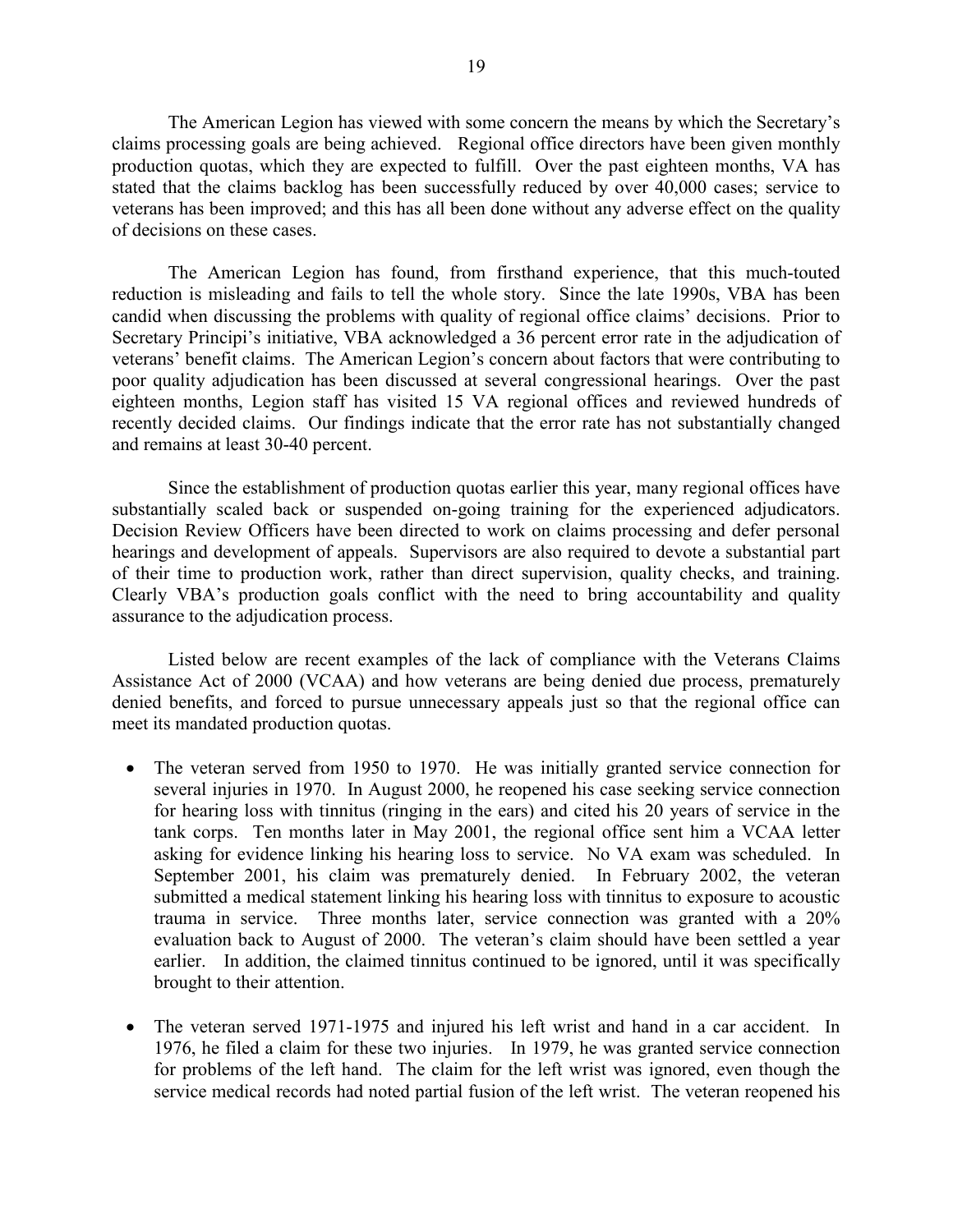claim earlier this year for an increased rating of his left-hand problems and his right wrist as secondary to the service connected left hand. The regional office sent him a VCAA letter that talked only about the requirements for basic service connection and did not mention the claim for an increased rating and secondary service connection. A VA exam was conducted but proved to be inadequate, since it provided confusing and contradictory comments about the wrist condition. Rather than have the veteran reexamined and the correct issue addressed, the claim was denied. In addition, no one ever took the time to realize that the claim for the left wrist had been pending since 1976.

• The veteran served on active duty in 1976. In June 2001, he filed a claim for a knee condition based on an in-service injury. When the VCAA letter was sent to him, it failed to mention that the regional office had rebuilt his claim folder (C-file), because the original file was lost. The regional office then sent two requests for service medical records to the National Personal Records Center (NPRC) in St. Louis, with negative results. In May 2002, the claim was denied on the basis of no evidence of the claimed injury in service. No mention was made of the lost original C-file, which would include the service medical records. However, the denial notice did state that the veteran's records might have been destroyed in the fire at the St. Louis Records Center. The problem with this statement is that the veteran got out of service in 1976 and the fire at NPRC was in 1973.

From these few examples of recent regional office errors and misstatements, it is easy to understand why so many veterans become confused, frustrated, and angry. The system that Congress put in place to assist them and provide them the benefits earned by their service and sacrifice is letting them down. Moreover, veterans are clearly at a disadvantage in convincing VA to be more concerned and responsive to their needs. In the private sector, if veterans receive poor service from a private company, they can chose to take their business elsewhere. When it comes to service from VA, whether it is a claim for benefits or medical care, veterans have no other place to go. Congress must ensure VA lives up to these historic and statutory duties and responsibilities.

Those claims that have been remanded back to the regional offices by the Board of Veterans Appeals make up a substantial part of the backlog pending appeals. The Under Secretary for Benefits, Daniel Cooper, in a letter dated July 26, 2002 to regional office directors makes some very revealing comments regarding the appeals backlog:

*There are nearly 100,000 active appeals nationwide, which have been pending "on average" 572 days. Although this "period" included BVA delay time, the specific and discrete components of the appellate process, which VBA can control, are in dire need of improvement. Looking at the number of days from NOD (Notice of Disagreement) to SOC (Statement of the Case), those to certify an appeal and those to certify a remand, I'm sure you agree with me that the timeframes are ludicrous. I ask you to immediately direct your attention to your local appellate backlog and regain control of this process. I realize some ROs are in full control of appeals and remands and some made the "command decision" to hit "Eps" (work credit end-products) very hard while allowing these and others to "slide". That is no longer an option. Timeliness*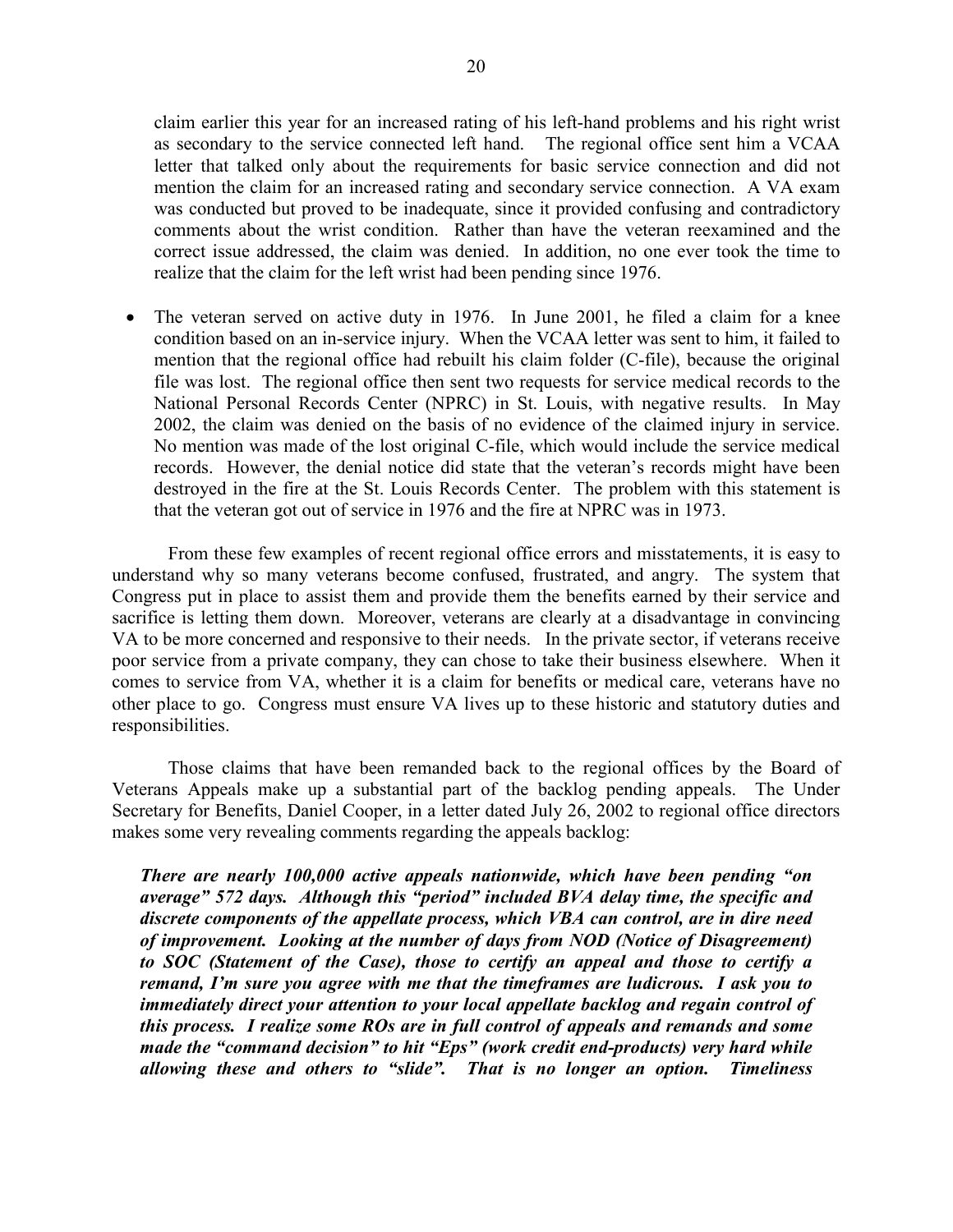# *measures incorporating VBA components of the appellate process will be included in performance standards for next fiscal year.*

The Under Secretary's comments illustrate the unexpected depth and extent of VBA's quality problems. The American Legion agrees with his assessment of the current situation. However, while emphasizing the need for change, he neglects to direct the regional offices to expedite action on the remands, as required by law. The task of reforming the adjudication process will be difficult and long. The regional office culture has, in recent years, become increasingly focused on process and production. There is a prevailing willingness to ignore the statutory and regulatory protections afforded claimants among managers and adjudicators that The American Legion finds very disturbing.

The continued growth in the backlog of pending appeals and aging remands is unacceptable to The American Legion. Disabled veterans should not be forced to wait years for a decision on a claim. Clearly, they are not receiving the benefits or the level of service they are entitled to under the law. Many have already died, before their claims were ever adjudicated and their survivors have found they are only entitled to partial retroactive benefits. Given the lack of substantial progress toward resolving these claims, The American Legion is unwilling to let this situation continue and is considering legal options to force VA compliance with the law and its own regulations.

As mentioned earlier, another concern of The American Legion that warrants congressional oversight is the backlog of pending new appeals and remands. The American Legion has become increasingly concerned by the fact that VBA's efforts have focused almost exclusively on reducing the backlog pending claims. The Tiger Team and the resource centers are intended to complete action on "old" pending claims, especially those of veterans aged 70 and older. However, despite the progress being made in resolving many of these longstanding cases, minimum or no effort is being directed toward the oldest claims in the system, the over 26,000 outstanding remands. Many of these ongoing cases have been in remand status for 3 years or more. Such extensive delays are outrageous and are clearly contrary to the intent of title 38, United States Code, section 5101, (PL 103-446), which states in pertinent part that "The Secretary of Veterans Affairs shall take such actions as may be necessary to provide for the expeditious treatment, by the Board of Veterans Appeals and by the Regional Offices of the Veterans Benefits Administration, of any claim that has been remanded by the Board of Veterans Appeals or the United States Court of Appeals for Veterans Claims for additional development or other appropriate action."

The United States Court of Appeals for Veterans Claims, in *Stegall v. West* (11 Vet.App. 268, 270 (1998), reiterated the Secretary's duty to expedite remanded claims. The American Legion believes, if any claims should receive priority handling and expedited consideration, it should be these appeals. Many of these appeals have been remanded multiple times, because of the regional office's repeated failure to fully comply with the Board of Veterans Appeals' instructions. The current situation is an injustice that should not be tolerated.

What is particularly distressing in this debate about the regional offices' backlogs and quality problems is that it takes a year or more for a claim to be processed and another several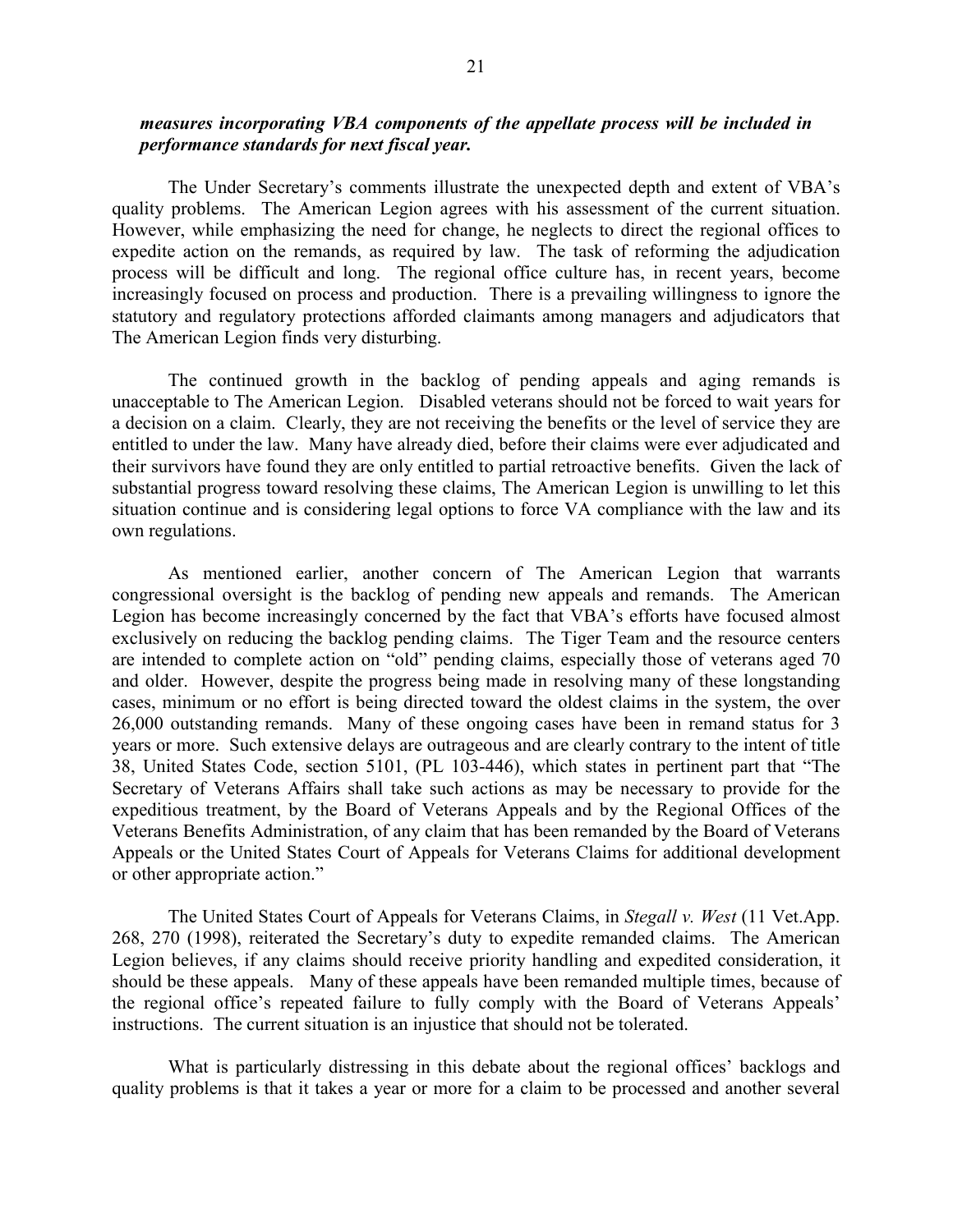years for an appeal to reach the Board of Veterans Appeals. If the veteran pursues an appeal to the United States Court of Appeals for Veterans Claims or the United States Court of Appeals for the Federal Circuit, it will take several more years. During this time, hundreds of disabled veterans will have died before they ever receive a final decision from the court or VA.

While this injustice is bad enough, it is compounded by the fact that when the veteran dies, their long-pending claim dies with them. While the surviving spouse or children can apply for accrued benefits, under 38 USC 5121, the payment is currently limited to two years of retroactive benefits. The American Legion believes this restriction is grossly unfair. The veteran's family is penalized for VA's inability to process the veteran's claim in a timely manner. Prior to the enactment of PL 104-275 in 1996, payment was limited to only one year of retroactive benefits. The American Legion supports the elimination of any restriction or limitation on the survivor's entitlement to the payment of accrued benefits from the date of the claim that was pending at the time of the veteran's death. It is hoped that Congress will act to correct what is clearly a longstanding inequity in the law.

In light of the foregoing, The American Legion believes it is imperative that the regional offices have sufficient trained personnel, in order to provide quality, timely service. Even though VBA has increased overall staffing in the last two years, recruitment must continue in preparation for the projected large scale retirement of its senior cadre. The budget request for FY 2003 calls for an additional 125 FTE to support the various claims improvement initiatives now underway. The American Legion continues to support VBA's annual request for additional personnel. However, from our recent quality checks, the reliability and accuracy of regional office workload data supporting the requested increase is open to serious question. VBA's recruitment efforts in the past three years have resulted in a high percentage of trainees. VBA must show a new willingness to invest the time and effort in training for all employees, even though this may adversely impact production. Quality decision-making must become VBA's number one priority, rather than a set of artificial, bureaucratic production goals. In tolerating continued poor quality adjudication and a high rate of appeals, VBA squanders its scarce resources by creating additional and otherwise unnecessary work, employee morale suffers, and, in the final analysis, veterans and their families experience needless frustration and financial hardship.

This is a difficult period of transition for VBA. The American Legion, as a major stakeholder in VBA's benefit programs, is committed to ensuring that it provides the best quality, timely service to veterans and their families.

## **The American Legion recommends \$1.3 billion for VBA-General Operating Expenses in Fiscal Year 2004.**

#### BOARD OF VETERANS APPEALS

VBA's single-minded approach to the backlog crisis is having an adverse effect on the operations of the Board of Veterans (BVA). Over the past year, the majority of the regional offices' time and attention has been focused on processing new and reopened claims to the exclusion of pending new appeals and remands. According to VBA regional office workload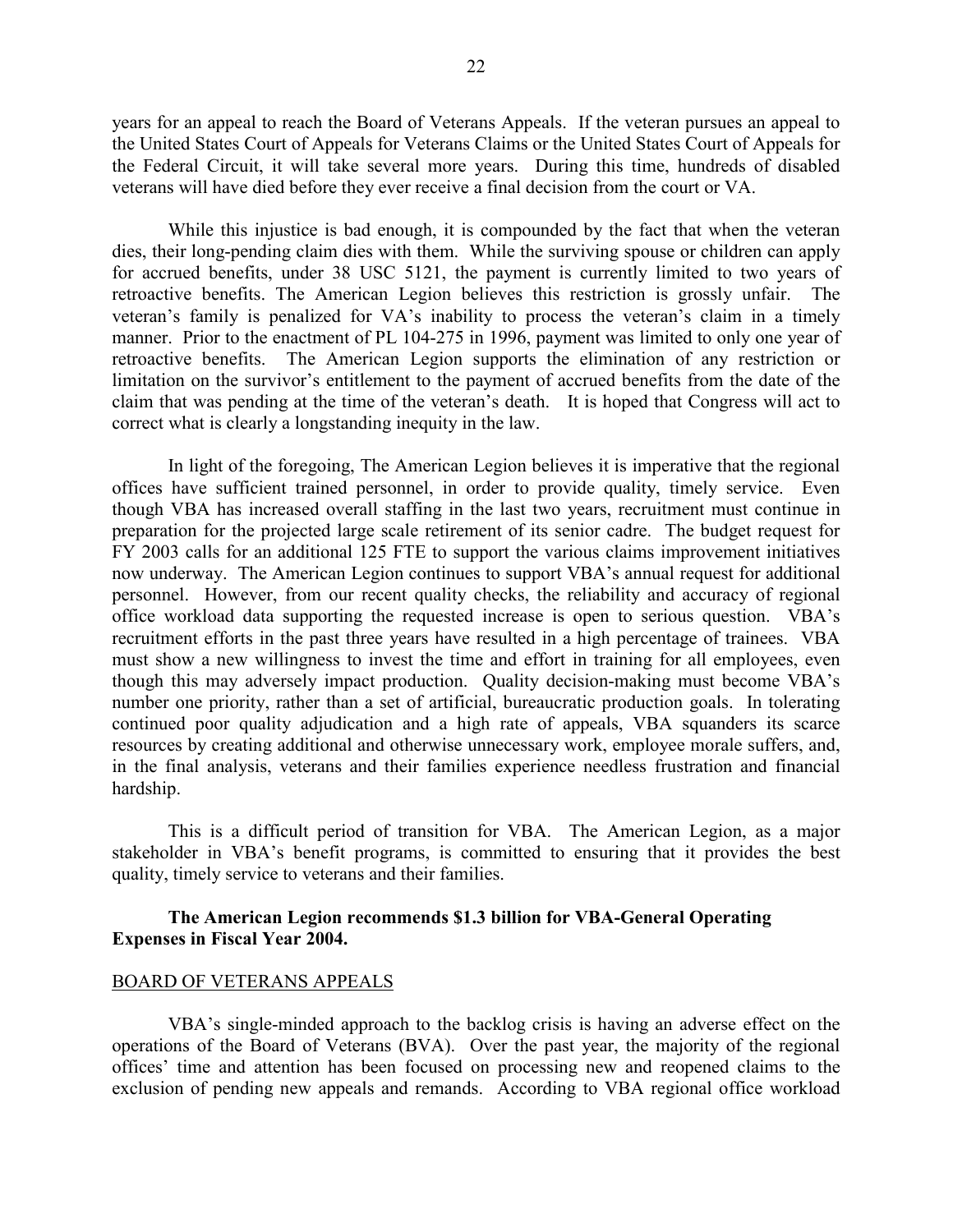data, in this time period, the number of appeal cases requiring adjudicative action increased from 95,000 to 97,000. This includes over 26,000 remands, many of which date back to 1996 and 1997. Over the past three years, the Board increased its staffing from 468 FTE in FY 1999 to a requested 476 FTE for FY 2002 in anticipation of a continued influx of new appeals and completed remands from the regional offices. However, in recent months, rather than having sufficient cases to keep the attorneys and Board Members busy, the Board has become desperate for work. The Board has, in fact, sent teams to a number of regional offices to help with the completion of Statements of the Case to try and increase the number of certified appeals. Since the first of this year, those cases, which have the good fortune to come before the Board, have received expedited consideration.

The Board's decision to grant, deny, or remand, is a direct reflection on the quality of regional office adjudication and decision making. Through the third quarter of FY 2002, the Board overturned the decisions of the regional office and allowed 26.9 percent of the appeals and remanded 24.3 percent for further development and readjudication. It affirmed the regional office's decision by denying the appeal in 45.8 percent of the cases.

The regional offices' lack of action on the appellate workload has slowed the normal monthly flow of certified appeals and returning remands considerably. By way of comparison, in FY 2000, the Board received 35,500 cases and in FY 2001, it received 18,700 cases. Through the third quarter of FY 2002, 18,300 cases have been received. The Board's output of decisions has shown a similar pattern. In FY 2000, some 34,000 decisions were issued. In FY 2001, the Board decided 31,500 cases. Since there were relatively few cases carried over from 2001 and minimal receipts through the third quarter of FY 2002, the Board has only issued 11,075 decisions.

In response to both the slow pace of cases coming in from the regional offices and the continuing problem of incomplete and inadequate development of remanded cases, the Board has now undertaken the development of certain cases rather than remanding them to the regional office for such action. The new development program initially started in February 2002 with 15 FTE who were drawn from the Board and the Compensation and Pension Service. Staffing is now up to 31 FTE. Currently, over 4,000 cases are under development at the Board, in lieu of being remanded to the regional offices. At this point, it is still too early to tell if this new program will prove to be a more efficient use of the Board's considerable resources.

The American Legion is supportive of the Board's development program and its intent to provide veterans with more timely and better quality decisions. As commendable as this initiative is, it leaves untouched the problems underlying the overall increase in the number of appeals, which are primarily related to poor quality basic adjudication, by the regional offices. Current VBA policies emphasizing production over quality continue to result in claims being arbitrarily or prematurely denied. Such policies, in the view of The American Legion, directly contribute to the growing backlog of new appeals.

Instead of sending cases to the Board, regional offices have set them aside for months or sometimes years, because they are not receiving work credit toward their production quotas for action on appeals. Remands are subject to a similar fate. These longstanding claims continue to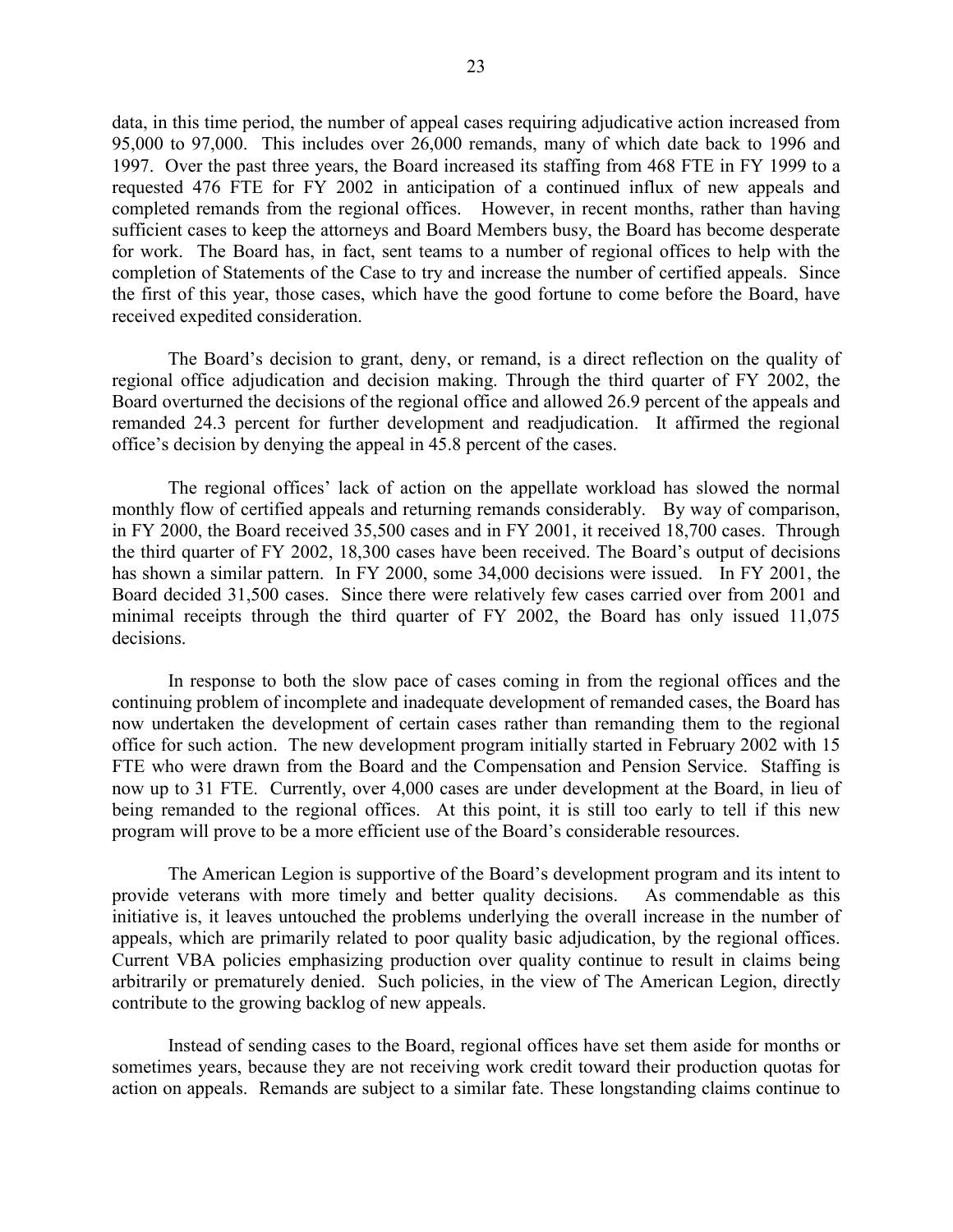sit in the regional offices waiting for completion of the required action. Once this has been done, the regional office will readjudicate the claim and either grant the benefit sought or deny it and return it to the Board. However, unless and until VBA's policies substantially change, there is little or no immediate prospect that these cases will return to the Board any time soon. It is hoped that Congress will recognize the hardship being imposed on thousands of veterans and their families and ensure that VA take immediate remedial action to provide them the service and benefits they rightly deserve and are entitled to by law.

## Reform Recommendations

The foregoing discussion of VBA and the Board has outlined The American Legion's deep concern about the lack of quality and quality assurance in the processing of veterans benefits claims. This discussion has also touched on some of the formidable problems that VBA has yet to effectively address, not the least of which is the continued disregard of its statutory mandates – The Veterans' Claims Assistance Act of 2000 and the Veterans' Benefits Improvement Act of 1994 – and its own regulations. The American Legion has previously shared its views and recommendations for essential reforms in the adjudication process of veterans' claims with the Veterans Affairs Committees and with VA officials, including Secretary Principi's Claims Processing Task Force.

It is recognized that VBA has a variety of initiatives planned and underway, which are intended to improve the quality of adjudicators' decision-making. However, thus far, these efforts appear to be having a negligible impact and are being undermined by competing management priorities that emphasize speed over propriety. If VBA is going to be successful in improving the level and quality of service to veterans and other claimants, The American Legion believes the following changes should be considered:

- Ensure that VA complies with both its statutory and regulatory duty to provide notice to the claimant regarding what evidence to submit in order to substantiate a claim for benefits. Currently, VCAA letters are mostly boilerplate, confusing, and uninformative. They are not individualized to veteran's claims, nor do they provide essential information to the claimant concerning the evidence needed to support the claim. VA is to inform the claimant as to what evidence the claimant is expected to provide, and that which the VA will be responsible for obtaining.
- Fundamental changes must be made in VBA's work measurement system. This system has been in use since the 1970s and is one of the most significant factors contributing to the current backlog of claims and the high rate of appeals. It does not provide accurate, reliable data on the actual amount of work accomplished. The manner in which "work" is reported lends itself to abuse and manipulation. The American Legion advocates the replacement of this system as a top VBA priority. This must be a prerequisite step toward permanently improving the claims adjudication process. Under the present system, managers and adjudicators are evaluated based on the number of claim actions reported, regardless if the claim was denied or granted or whether the claim took one day or two years. Thus, there is a strong incentive to adjudicate claims quickly, even if they are done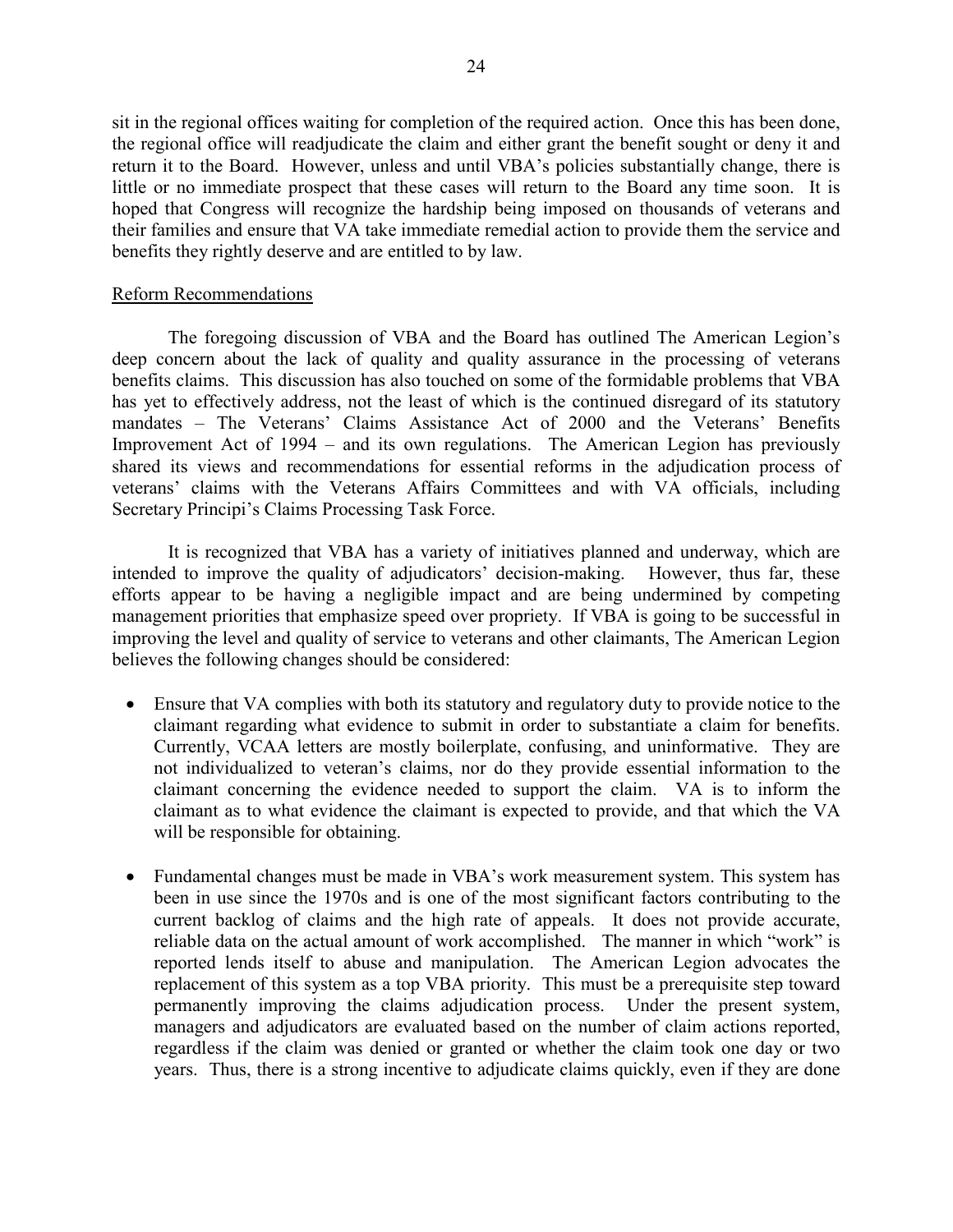incorrectly. This frequently results in failure to properly notify claimants, incomplete development, and premature and arbitrary denials.

The American Legion recommends that a new VA work measurement system be implemented, which would not allow the regional offices to claim work credit for a claim until the appeal period expires. This would provide an incentive to adjudicate claims thoroughly, correctly, and as early as possible. There would be improved evidentiary development and greater claimant confidence in the decision-making process would decrease the number of appeals to the Board of Veterans Appeals. It would also provide more realistic and accurate workload and resource data. Finally and most importantly, it would result in earlier grants of benefits to veterans and their survivors.

- VBA's quality assurance program must be reinvigorated. It must be reliable, and independent from station influence. Results of individual and regional office quality checks must be coordinated with follow-up training.
- Ongoing training for all levels of adjudicators must be a VBA priority.
- The American Legion strongly recommends that area and regional office managers be made accountable for the quality of work in their offices. Currently, performance evaluations are focused on station productivity, rather than the quality of work being done by station personnel. These managers must have rational performance, timeliness, and productivity standards. This recommendation goes hand-in-hand with the discussion of needed changes in the work measurement system. Without accurate, reliable data, it is impossible to properly assess and evaluate how regional offices are actually performing.
- VBA must revise its policies and procedures to ensure that remands are handled expeditiously, as required by law. There must be greater quality control at the regional office level to ensure compliance with the BVA remand instructions the first time, so as to avoid multiple remands and years of wasted time and effort, and continued hardship for the veteran.

# TOBACCO-RELATED ILLNESSES

An issue of deep concern to The American Legion is the bar to compensation to veterans who developed a disease or who died of a disease which is relatable to their use of tobacco during their period of active military service. The American Legion believes a great injustice was done to service-disabled veterans with the passage of PL 105-206, the Transportation Equity<br>Act for the 21<sup>st</sup> Century. This was a purely budget-driven piece of legislation, which had This was a purely budget-driven piece of legislation, which had everything to do with politics and nothing to do with fairness and propriety.

Disability claims by veterans, who began to use tobacco in service in World War II, Korea, and Vietnam and who years later develop a tobacco-related disease, are now being denied under Section 1103, title 38, USC. In imposing this bar to benefits, Congress conveniently overlooked 200 years of government pro-tobacco policy, which condoned and encouraged the use of tobacco products by members of the armed forces. In 1998, based on grossly overstated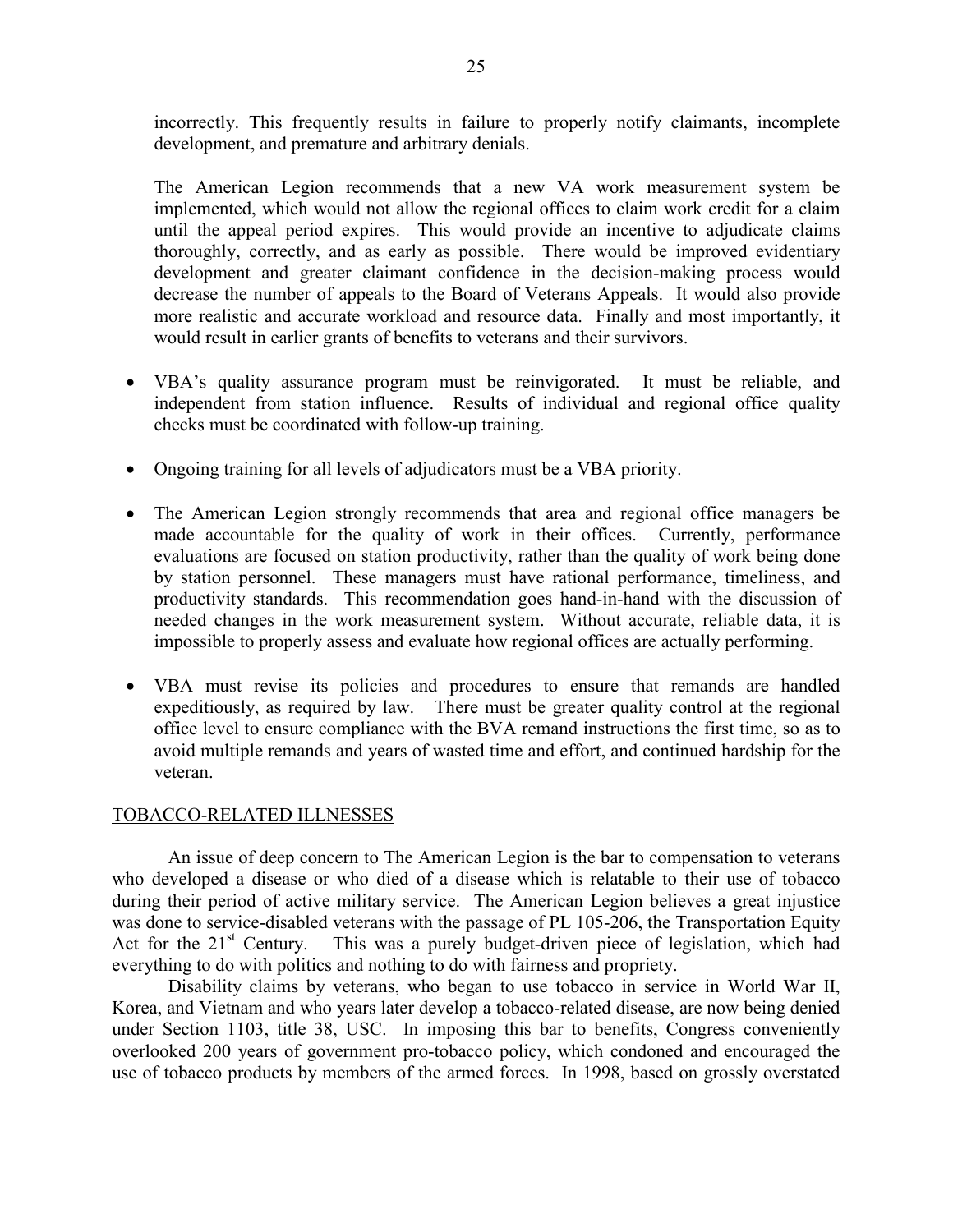and misleading VA cost estimates, thousands of veterans had their historic right to compensation and VA medical care abruptly taken away.

The American Legion is committed to the restoration of the rights to these disenfranchised veterans.

# **VETERANS' EMPLOYMENT AND TRAINING PROGRAMS (VETS)**

The mission of VETS is to promote the economic security of America's veterans. This stated mission is executed by assisting veterans in finding meaningful employment. The American Legion views the VETS program as one of the best-kept secrets in the Federal government. It is comprised of many dedicated individuals who struggle to maintain a quality program without substantial funding and staffing increases.

Annually, DoD discharges approximately 250,000 service members. These recently separated service personnel are actively seeking immediate employment or preparing to continue their formal or vocational education. The VETS program:

- Continues to improve by expanding its outreach efforts with creative initiatives designed to improve employment and training services for veterans.
- Provides employers with a labor pool of quality applicants with marketable and transferable job skills.
- Provides information on identifying military occupations that require licenses, certificates or other credentials at the local, state, or national levels.
- Eliminates barriers to recently separated service personnel and assists in the transition from military service to the civilian labor market.

VETS recently started an information technology project with the Computing Technologies Industry Association, to recruit veterans recently separated from the military; assess their interests and skill level for a career in information technology; provide occupational skills training and certification; and place these veterans into information technology jobs. Additionally, VETS continues to expand its existing PROVET (Providing Re-employment Opportunities for Veterans) program in several states. PROVET is an employer-focused job development and placement program that focuses on screening, matching and placing job ready transitioning service members into career-building jobs. In addition to these programs, VETS also provides services through the Transition Assistance Program (TAP), the Disabled Transition Assistance Program (DTAP), Veterans Preference in the Federal workplace, and the Uniformed Services Employment and Re-employment Rights Act (USERRA).

The American Legion believes staffing levels for Disabled Veterans' Outreach Program (DVOP) Specialists and Local Veterans' Employment Representatives (LVER) should match the Federal mandates or those statutes should be rewritten. We respectively support an additional \$54 million and \$38 million for the DVOP and LVER programs for FY 2004 funding. These increases will allow the programs to increase staffing to adequately provide comprehensive case management job assistance to disabled and other eligible veterans.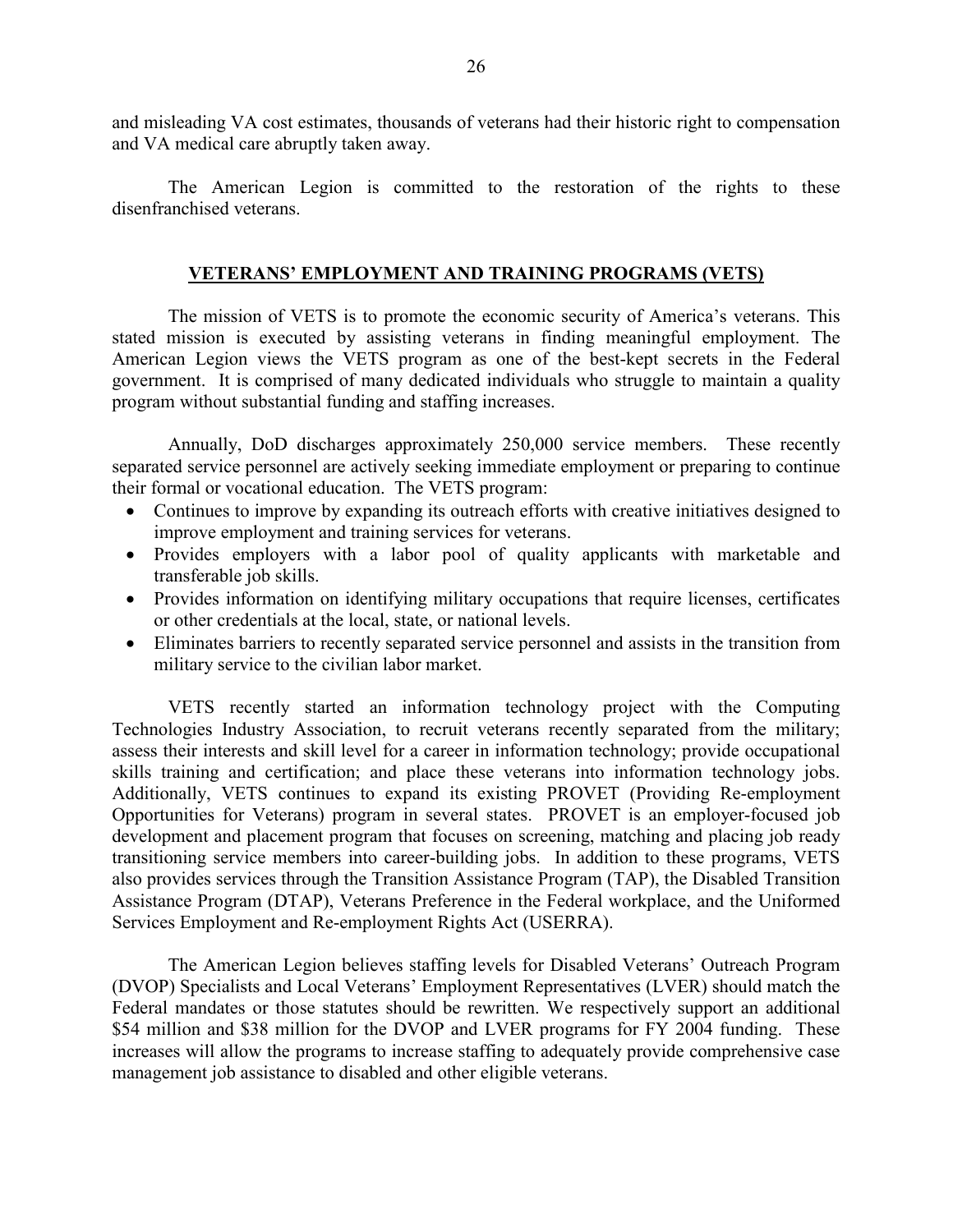# **The American Legion recommends a funding level of \$330 million for the Veterans' Employment and Training Service in Fiscal Year 2004.**

Additionally, The American Legion recommends an increase in the National Veterans Training Institute (NVTI) budget to \$3 million in FY 2004.The NVTI provides standardized training for all veterans employment advocates in an array of employment and training functions.

The American Legion recommends that \$10 million of VETS funding be provided for incarcerated veterans' transition assistance programs beginning in FY 2004. The American Legion commends VETS current efforts to design a plan to provide outreach services to incarcerated veterans**,** however, no funds have been appropriated. All too often, the state prison systems are not providing adequate vocational and life skills training to inmates that are nearing their release dates. VETS could provide meaningful assistance to veteran inmates. The Federal government, in cooperation with individual states, could provide effective outreach services to incarcerated veterans to assist in a successful transition to a productive civilian life.

The American Legion recommends \$30 million be provided for veteran training programs similar to the Service Members Occupational Conversion and Training Act (SMOCTA).SMOCTA was developed as a transitional tool designed to provide job training and employment to eligible veterans discharged after August 1, 1990. Veterans eligible for assistance under SMOCTA were those with a primary or secondary military occupational specialty that DoD has determined is not readily transferable to the civilian workforce; or those veterans with a service connected disability rating of 30 percent or greater.

Eligible veterans receive valuable job training and employment services through civilian employers that built upon the knowledge and job skills the veterans acquired while serving in the military. This program not only improved employment opportunities for transitioning service members, but also enabled the federal dollars invested in education and training for active duty service members to be reinvested in the national job market by facilitating the transfer of skills from military service to the civilian workforce.

The American Legion strongly opposes any attempt to move VETS to VA. The Department of Labor (DoL) is the nation's leading agency for job placement, vocational training, job development, and vocational counseling. Due to the significant barriers to employment experienced by many veterans, VETS was established to provide eligible veterans with the services being provided to job ready Americans. Working with the local employment service offices, VETS gave eligible veterans the personalized assistance needed to enhance the transition into the civilian workforce. VA has very limited experience in the critical areas of job placement, vocational training, job development, and vocational counseling through its Vocational Rehabilitation Program.

In the President's budget request for FY 2003, he proposes to add \$197 million to VA's budget for a new competitive grant program that replaces programs currently administered by the DoL. The American Legion expressed opposition to a similar recommendation proposed by the Congressional Commission on Service members and Veterans Transition Assistance in 1999. The American Legion continues to oppose the transfer of VETS from DoL to VA.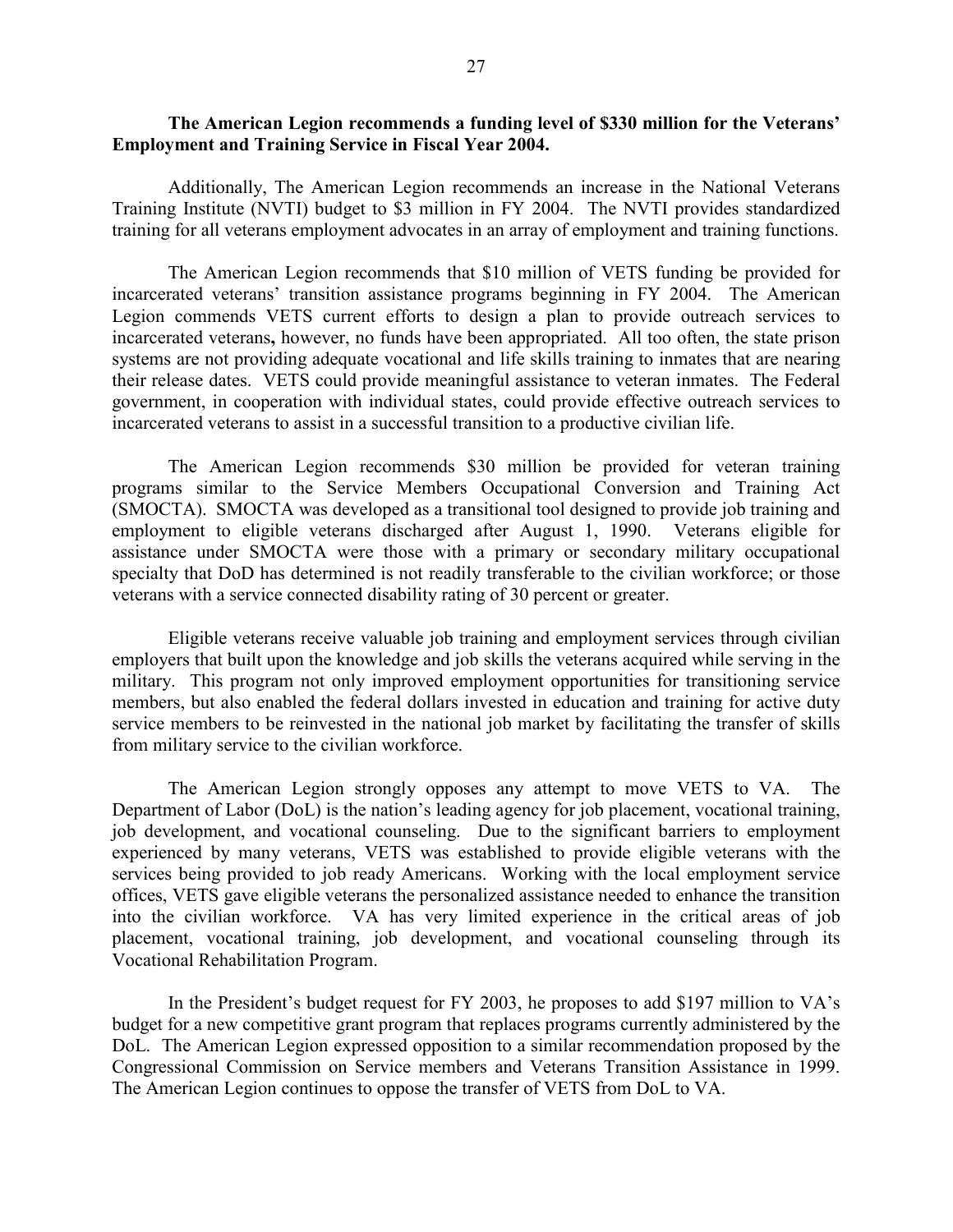## **VETERANS EDUCATION BENEFITS**

## ALL-VOLUNTEER FORCE EDUCATIONAL ASSISTANCE PROGRAM

The American Legion commends the  $107<sup>th</sup>$  Congress for its actions to improve the current Montgomery GI Bill (MGIB). A stronger MGIB is necessary to provide the nation with the caliber of individuals needed in today's Armed Forces. The American Legion appreciates the efforts that this Congress has made to address the overall recruitment needs of the Armed Forces and to focus on the current and future educational requirements of the All-Volunteer Force.

Over 96 percent of recruits currently sign up for the MGIB and pay \$1,200 out of their first year's pay to guarantee eligibility. However, only one-half of these military personnel use any of the current Montgomery GI Bill benefits. This we believe is directly related to the fact that current GI Bill benefits have not kept pace with the increasing cost of education. Costs for attending the average four-year public institution, as a commuter student during the 1999-2000 academic year was nearly \$9,000. PL 106-419 recently raised the basic monthly rate of reimbursement under MGIB to \$650 per month for a successful four-year enlistment and \$528 for an individual whose initial active duty obligation was less than three years. The current educational assistance allowance for persons training full-time under the MGIB – Selected Reserve is \$263 per month.

The Servicemen's Readjustment Act of 1944, the original GI Bill, provided millions of members of the Armed Forces an opportunity to seek higher education. Many of these individuals may not have been afforded this opportunity without the generous provisions of that act. Consequently, these servicemen and servicewomen made a substantial contribution not only to their own careers, but also to the economic well being of the country. Of the 15.6 million veterans eligible, 7.8 million took advantage of the educational and training provisions of the original GI Bill. Between 1944 and 1956, when the original GI Bill ended, the total educational cost of the World War II bill was \$14.5 billion. The Department of Labor estimates that the government actually made a profit because veterans who had graduated from college generally earned higher salaries and therefore paid more taxes. Today, a similar concept applies. The educational benefits provided to members of the Armed Forces must be sufficiently generous to have an impact. The individuals who use MGIB educational benefits are not only improving their career potential, but also, making a greater contribution to their community, state, and nation.

The American Legion recommends the following improvements to the current MGIB:

- The dollar amount of the entitlement should be indexed to the average cost of a college education including tuition, fees, textbooks, and other supplies for a commuter student at an accredited university, college, or trade school for which they qualify
- The educational cost index should be reviewed and adjusted annually,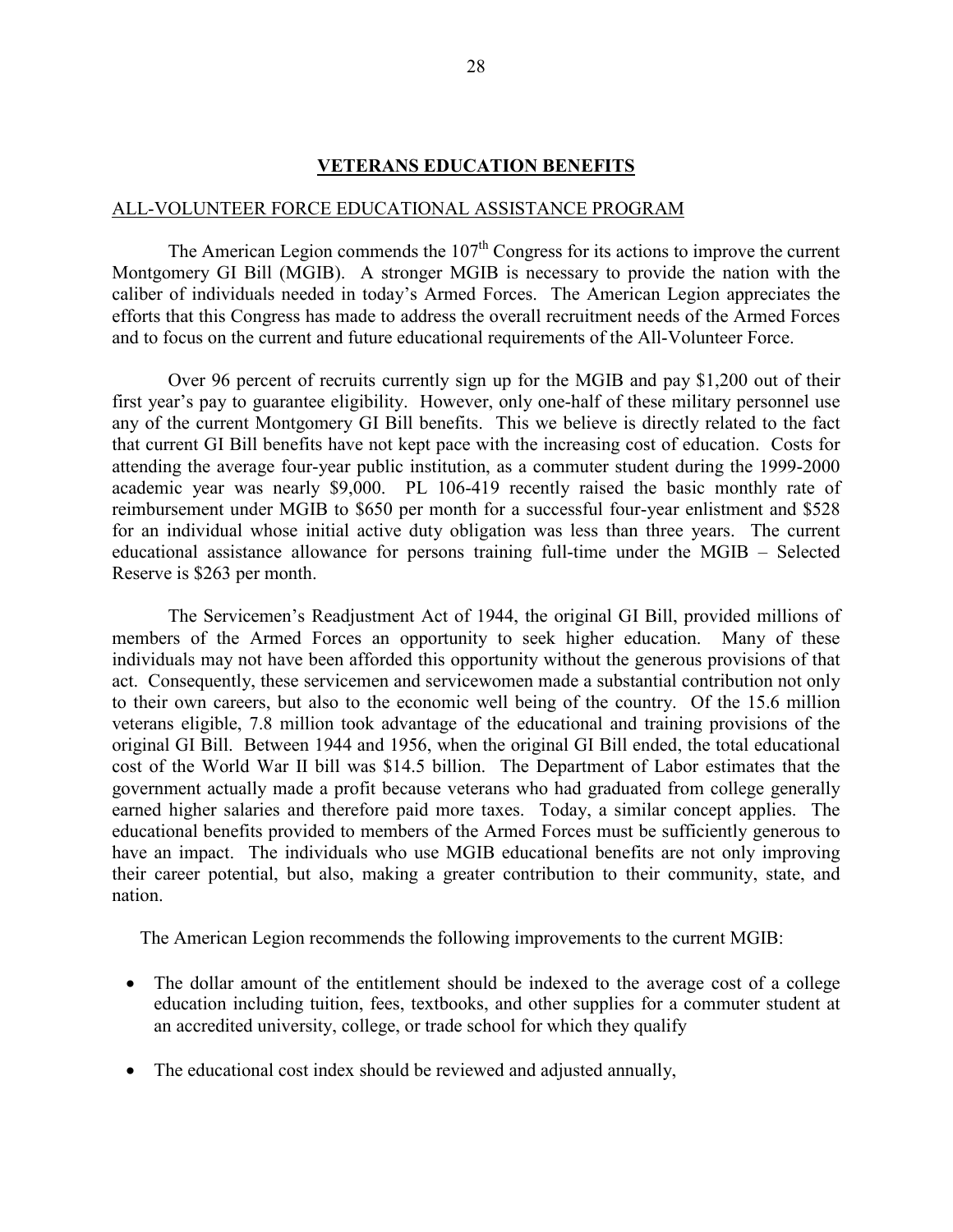- A monthly tax-free subsistence allowance indexed for inflation must be part of the educational assistance package,
- Enrollment in the MGIB shall be automatic upon enlistment, however, benefits will not be awarded unless eligibility criteria have been met,
- The current military payroll deduction (\$1,200) requirement for enrollment in MGIB must be terminated,
- If a veteran enrolled in the MGIB acquired educational loans prior to enlisting in the Armed Forces, MGIB benefits may be used to repay those loans,
- If a veteran enrolled in MGIB becomes eligible for training and rehabilitation under Chapter 31, of Title 38, United States Code, the veteran shall not receive less educational benefits than otherwise eligible to receive under MGIB,
- A veteran may request an accelerated payment of all monthly educational benefits upon meeting the criteria for eligibility for MGIB financial payments, with the payment provided directly to the educational institution.
- Separating service members and veterans seeking a license or credential must be able to use MGIB educational benefits to pay for the cost of taking any written or practical test or other measuring device,
- Eligible veterans shall have 10 years after discharge to utilize MGIB educational benefits,
- Eligible members of the Select Reserves, who qualify for MGIB educational benefits shall receive not more than half of the tuition assistance and subsistence allowance payable under the MGIB and have up to 5 years from their date of separation to use MGIB educational benefits.

The American Legion believes that each of these provisions are equally important to providing the necessary enhancements to the MGIB.

# **HOMELESS VETERANS**

The American Legion has been committed to assisting homeless veterans and their families for a number of years. There are many programs within The American Legion that support this mission. I have personally been active in homeless veteran issues in my home state of Pennsylvania. With the assistance of my Legion post, I started one of the first Veterans Homeless Shelters in the country ten years ago. Other American Legion posts, for example in Massachusetts and New York, support VA's efforts through volunteerism and donations. The American Legion recognizes the significant contributions that community based programs can make in responding to the needs of homeless veterans.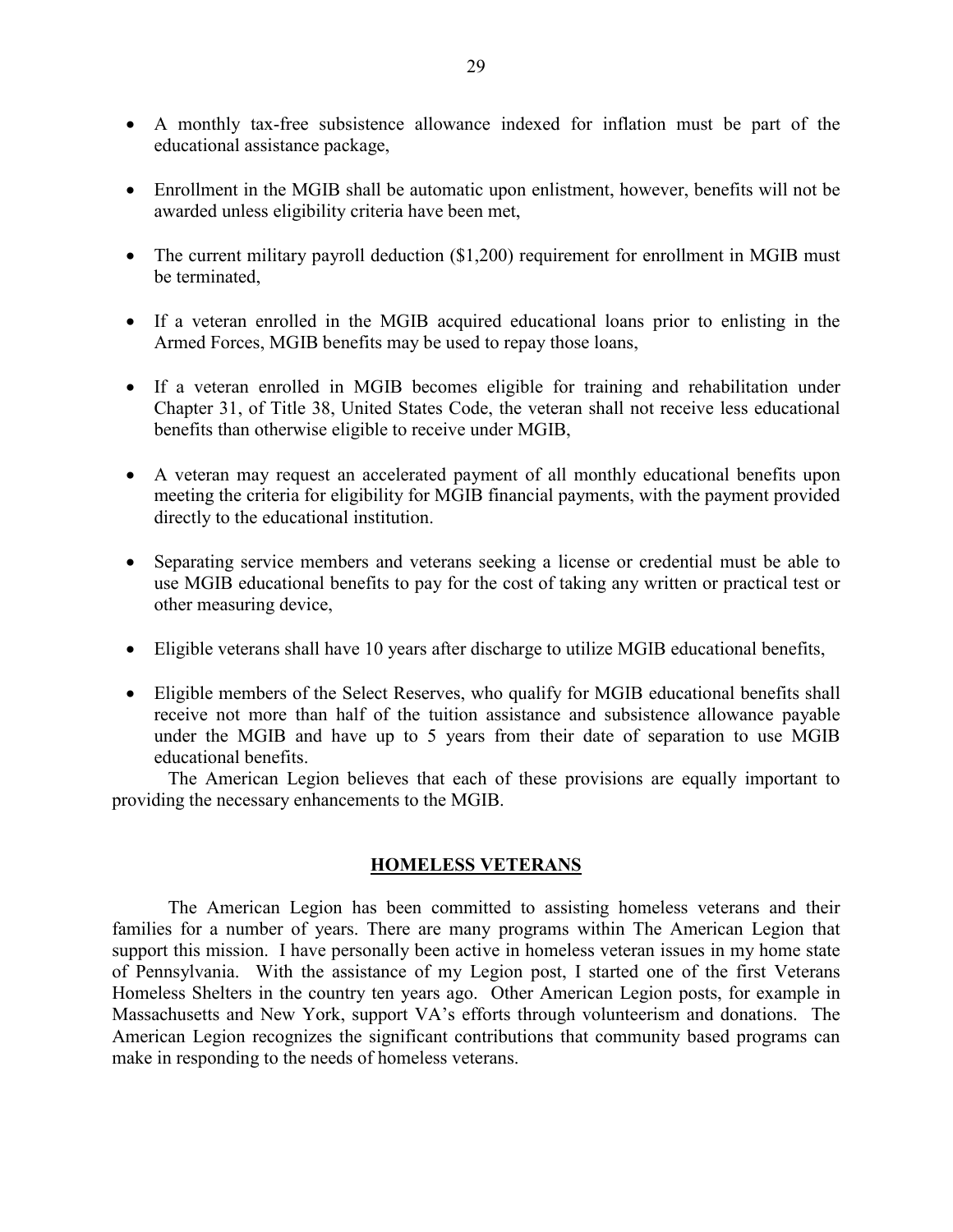Last year, VA estimated that there were 344,983 homeless veterans in America, which was a 34 percent increase above the 1998 report. Most homeless veterans today are single men; however, the number of single women with children has drastically increased within the last few years. Homeless female veterans tend to be younger, more likely to be married, and less likely to be employed. They are also more likely to suffer from serious psychiatric illness.

Approximately 40 percent of homeless veterans suffer from mental illness, and 80 percent have alcohol or other drug abuse problems. It cannot go unnoticed that the increase in homeless veterans coincides with the under-funding of VA health care, which resulted in the downsizing of inpatient mental health capabilities in VA hospitals across the country. Since 1996, VA has closed 64 percent of its psychiatric beds and 90 percent of its substance abuse beds. It is no surprise that many of these displaced patients would end up in jail, or on the streets. The American Legion believes there should be a focus on the prevention of homelessness, not just measures to respond to it. Preventing it is the most important step to ending it.

The American Legion applauds the efforts of the  $107<sup>th</sup>$  Congress, in improving the lives of homeless Veterans by advocating the passage of PL 107-95. This law increases funding for the homeless Veterans Reintegration Program (HVRP). The HVRP program is an employment initiative with strong ties to local communities. Providers operate veteran-specific programs that reach veterans with histories of intertwined posttraumatic stress disorder (PTSD) and substance abuse. HVRP grantees have placed hundreds of veterans in good jobs, with twice the record of job retention expected. This comprehensive piece of legislation has the potential for eliminating chronic homelessness among our nation's veterans. It covers myriad initiatives that address prevention, housing, counseling, treatment and employment for veteran's transitioning out of homelessness. The American Legion also suggests additional funds to implement provisions of this law and direct the Department of Veterans Affairs to ensure funding is segregated outside the VERA model, as special purpose funding for homeless veterans.

Homelessness in America is a travesty, and veterans' homelessness is disgraceful. Left unattended and forgotten, these men and women who once proudly wore the uniforms of this nation's armed forces and defended her shores are now wandering her streets in desperate need of medical and psychiatric attention and financial support. While there have been great strides in ending veteran homelessness there is much more that needs to be done. We must not forget them.

## **SUMMARY**

Messrs. Chairmen and Members of these Committees, The American Legion appreciates the fine work and dedication you have demonstrated throughout the year to facilitate improvements in the many programs that affect the health and welfare of the nation's veterans.

The American Legion has outlined many central issues in our testimony today. We believe all of these issues are important and we are fully committed to working with each of you to ensure that America's veterans receive the entitlements they have earned. Whether it is improved accessibility to health care, timely adjudication of disability claims, involvement in the CARES process, improved educational benefits or employment services, each and every aspect of these programs touches veterans from every generation. Together we can ensure that these